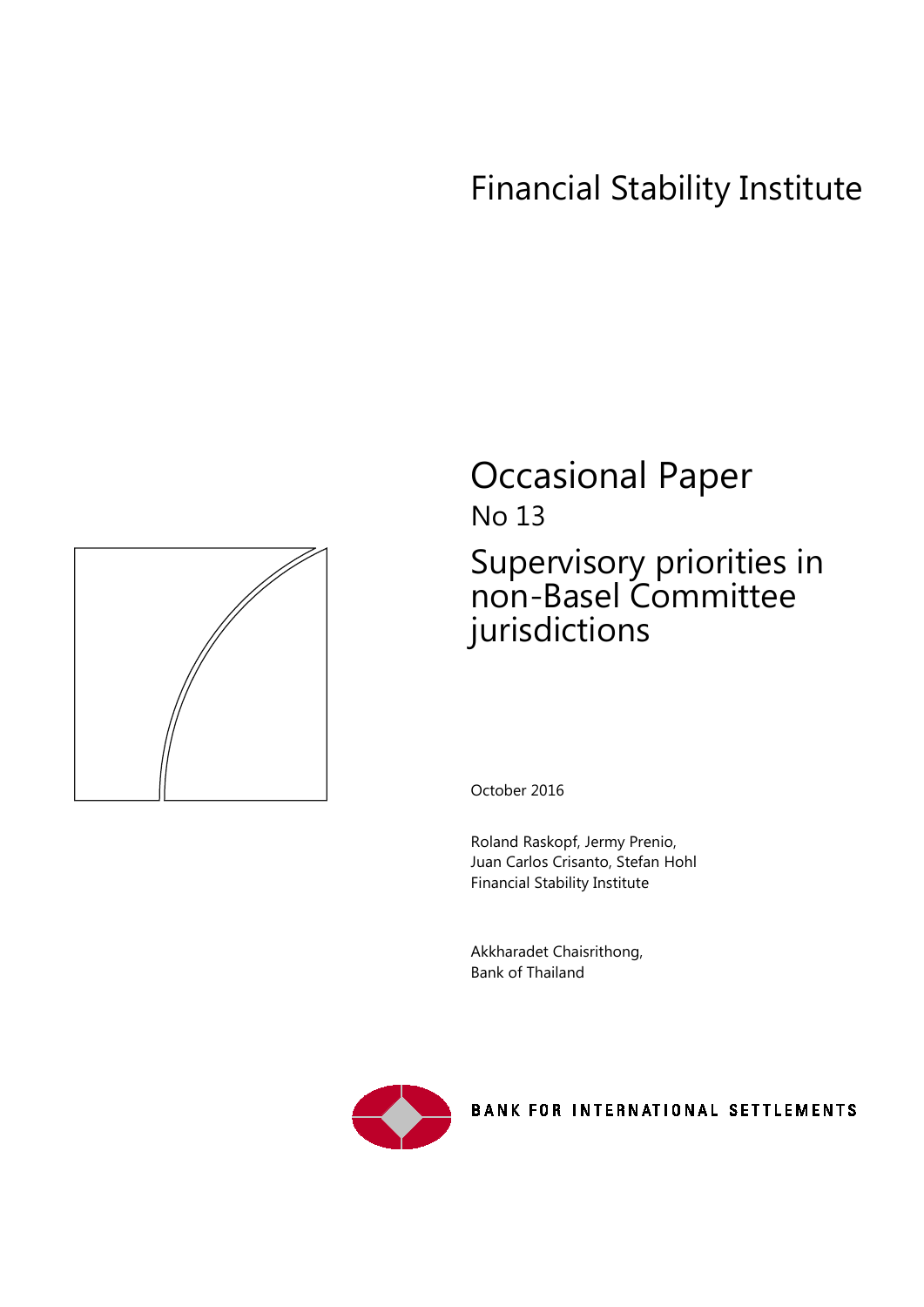The views expressed in this paper are those of the authors and do not necessarily reflect the views of the Bank of Thailand, the Financial Stability Institute, the Basel Committee on Banking Supervision, or the Bank for International Settlements.

This publication is available on the BIS website [\(www.bis.org\)](http://www.bis.org/).

*© Bank for International Settlements 2016. All rights reserved. Brief excerpts may be reproduced or translated provided the source is stated.*

ISSN 1020-9999 (online)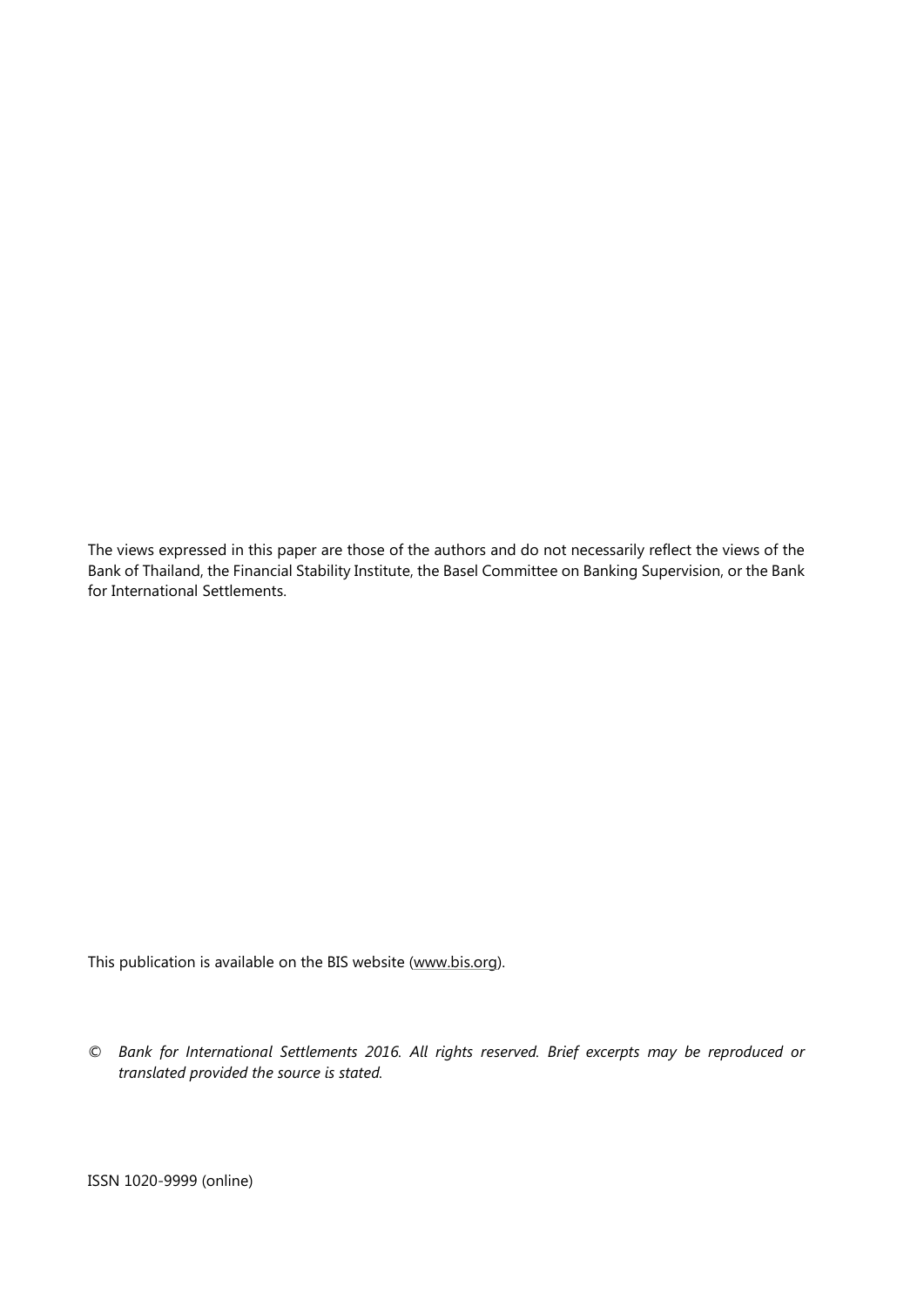# Contents

| 1. |  |
|----|--|
| 2. |  |
|    |  |
|    |  |
|    |  |
|    |  |
|    |  |
|    |  |
|    |  |
|    |  |
|    |  |
|    |  |
|    |  |
|    |  |
|    |  |
| 3. |  |
|    |  |
|    |  |
|    |  |
|    |  |
|    |  |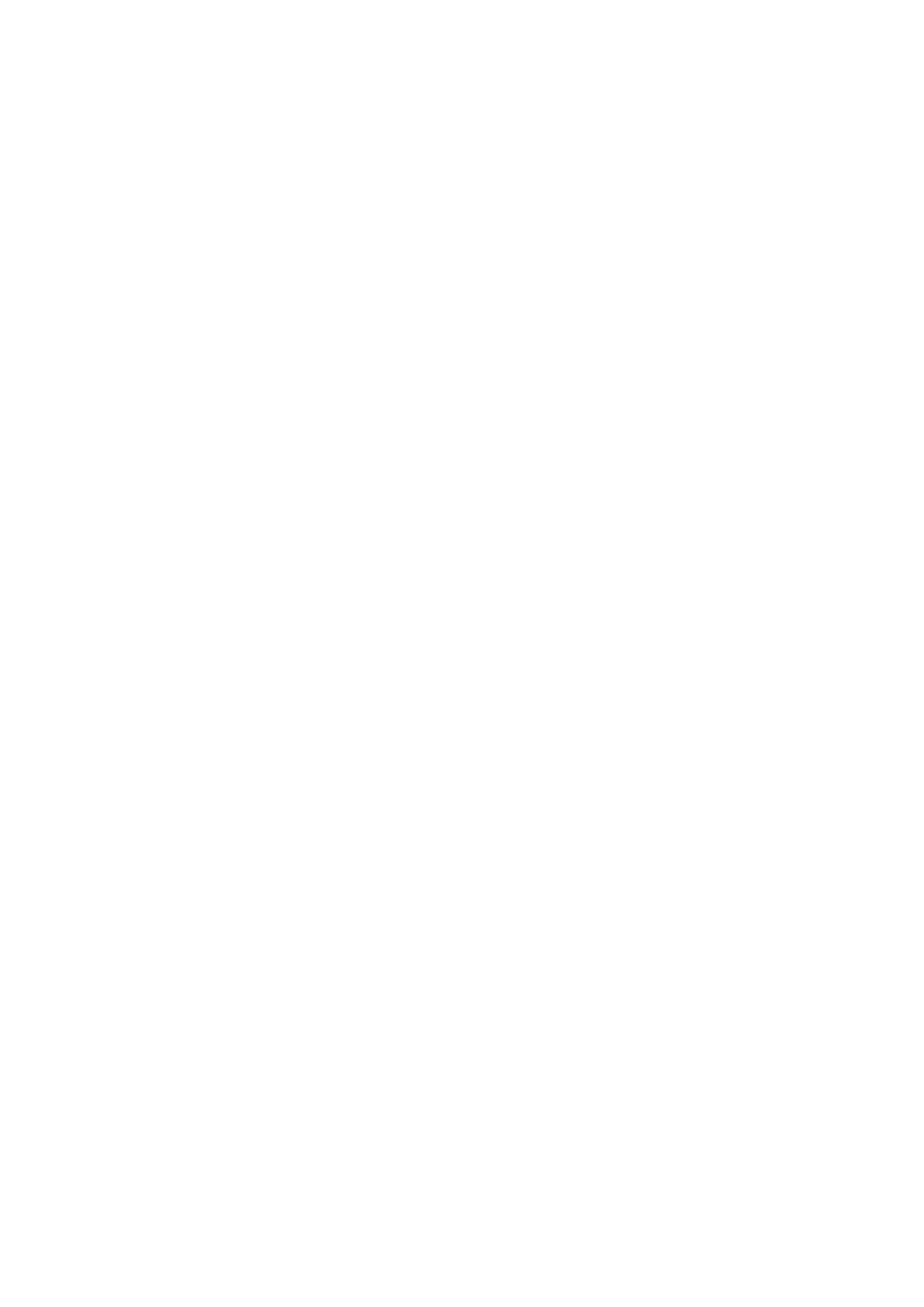# Supervisory priorities in non-Basel Committee jurisdictions

### Executive summary<sup>[1](#page-4-0)</sup>

The financial crisis of 2007–09 highlighted a number of weaknesses in the financial system, including shortcomings in banking regulation and supervision. Since then, banking authorities worldwide have been reviewing and enhancing their supervisory approaches. In March 2016, the Financial Stability Institute (FSI) conducted a survey amongst jurisdictions that are not members of the Basel Committee on Banking Supervision (BCBS) to gain a comprehensive understanding of their supervisory priorities and challenges. The survey focused on three main areas: (i) macroeconomic and financial stability challenges; (ii) enhancements to supervisory approaches; and (iii) enhancements to supervisory resources and capacity-building. Seventy-three jurisdictions worldwide provided feedback to the FSI survey.

The global survey results show that the top three macroeconomic and financial stability challenges in non-BCBS jurisdictions, ranked by the percentage of survey responses, are: (i) increasing digitalisation of finance and financial technology; (ii) the low or negative interest rate environment; and (iii) commodity price volatility. There are regional differences in how respondents perceive the other challenges mentioned in the survey, particularly asset price bubbles and weakening of underwriting standards. Respondents from different regions also identified other challenges that reflect their unique circumstances.

In addition, responses to the survey indicate that the top three enhancements to supervisory approaches based on the number of responses indicating that they are high-priority are: (i) ensuring a forward-looking approach to (risk-based) supervision; (ii) enhancing on-site and off-site supervisory approaches; and (iii) strengthening bank resolution frameworks. Taking into account the number of responses considering them to be high- or medium-priority, the following enhancements also appear at the top of the supervisory agenda: (i) comprehensive assessment of banks' provisioning practices; (ii) supervisory review of corporate governance practices; (iii) strengthening problem bank identification and supervision; and (iv) integration of stress testing in supervisory work.

Finally, in terms of enhancements to supervisory resources and capacity-building, most respondents considered *attracting and retaining supervisory staff* as well as *strengthening the knowledge of regulatory reforms* as top priorities for both micro- and macroprudential supervision. In addition, *strengthening supervisory soft skills* was considered a top priority for microprudential *on-site supervision*. Similarly, *ensuring sufficient IT capabilities* and *more robust financial statement analysis* were assigned the highest priority for microprudential *off-site supervision*.

These results will feed into future work of the FSI, particularly in designing its programme of activities and meeting discussions in order to more effectively support the needs of the supervisory community.

 $\overline{a}$ 

<span id="page-4-0"></span> $1$  The authors thank the reviewers for their valuable comments and suggestions, which helped improve the design of the survey and the development of the paper: K P Ch'ng from the Australian Prudential Regulation Authority and Raihan Zamil from the Financial Stability Institute.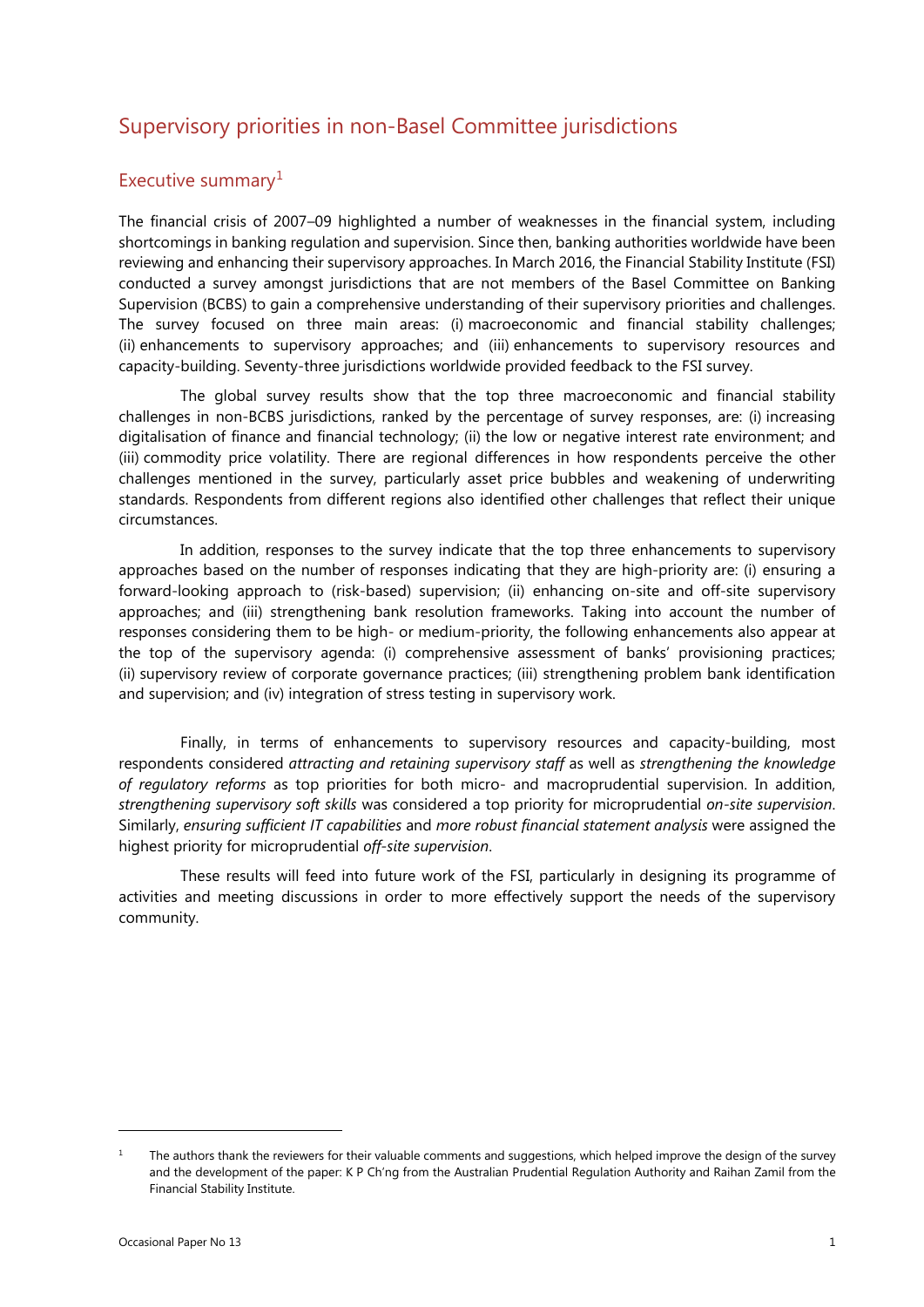# 1. Introduction

The financial crisis of 2007–09 highlighted a number of weaknesses in the financial system, including shortcomings in banking regulation and supervision. Since then, banking authorities worldwide have been reviewing and enhancing their supervisory approaches. These developments have occurred alongside substantial regulatory reforms, some of which have already been implemented, while others are still being finalised.

In March 2016, the FSI conducted a survey amongst the jurisdictions that are not members of the BCBS to obtain a comprehensive picture of supervisory priorities and the challenges that drive these at the global as well as the regional level. The aggregated results will feed into future work of the FSI, particularly in designing its programme of activities and meeting discussions in order to more effectively support the needs of the supervisory community.

The survey questionnaire was sent to supervisory agencies or central banks with primary responsibility for banking supervision in non-BCBS jurisdictions (see Annex 1 for the survey questionnaire). These jurisdictions were then grouped by region, as follows: Africa, Americas, Asia, Europe and Middle East.

As indicated in Table 1, responses were received from 73 jurisdictions (collectively referred to as global respondents; see Annex 2 for the list of respondents).

| Number of respondents by region<br>Table 1 |        |          |      |         |             |       |
|--------------------------------------------|--------|----------|------|---------|-------------|-------|
|                                            |        |          |      | Regions |             |       |
|                                            | Africa | Americas | Asia | Europe  | Middle East | Total |
| Number of responses                        | 16     | 16       | 11   | 24      | b           | 73    |

The survey questionnaire sought to identify respondents' key supervisory challenges and priorities under the following three main areas (Chart 1): (i) macroeconomic and financial stability challenges; (ii) enhancements to supervisory approaches; and (iii) enhancements to supervisory resources and capacity-building. Respondents were asked to choose from a list of challenges and priorities, as well as to add anything of importance to their respective jurisdictions that were not on the list.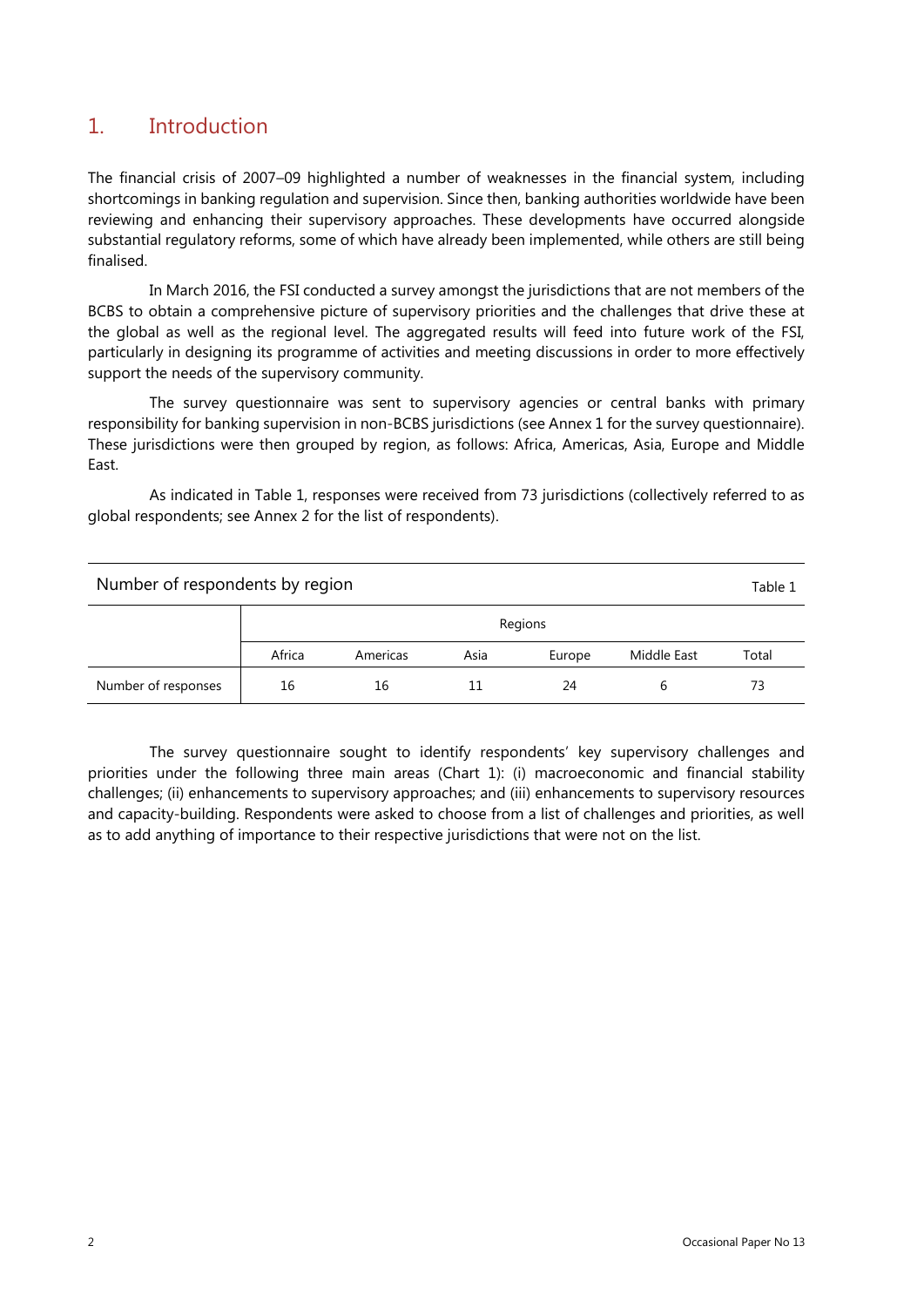

# 2. Survey results

The survey results for the three main areas explored – macroeconomic and financial stability challenges, enhancements to supervisory approaches, and enhancements to supervisory resources and capacitybuilding – are shown below.

## 2.1 Macroeconomic and financial stability challenges

Respondents were asked to identify one or more macroeconomic and financial stability challenges that could potentially have a significant impact on their respective banking systems.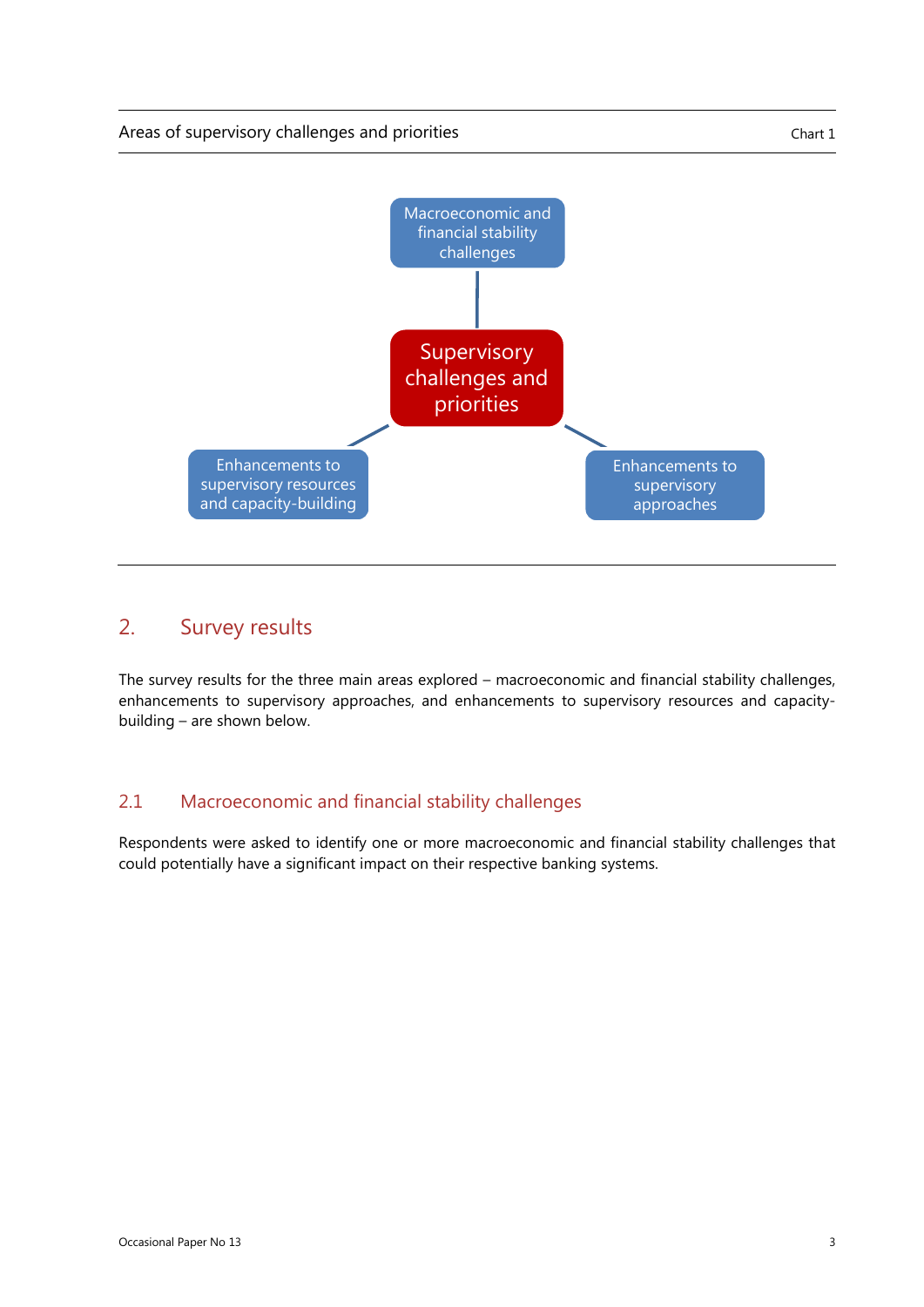#### Global results





Source: Survey results, FSI calculations.

As shown in Chart 2, the top three macroeconomic and financial stability challenges in non-BCBS countries, ranked by percentage of survey responses, are (i) increasing digitalisation of finance and financial technology; (ii) the low or negative interest rate environment; and (iii) commodity price volatility.

A lesser proportion of global respondents considered asset price bubbles and weakening of underwriting standards as significant challenges.

On the other hand, a material number of respondents identified other challenges that were not on the list but reflected their specific circumstances. Of these, the following were often cited: (i) a high level of dollarisation and euroisation, which expose economies to currency-induced credit risk as exchange rates becomes volatile; (ii) de-risking activities<sup>[2](#page-7-0)</sup> by large global banks in certain jurisdictions; and (iii) domestic political instability and geopolitical uncertainty. Chart 3 shows the breakdown of these other challenges.

1

<span id="page-7-0"></span><sup>&</sup>lt;sup>2</sup> "De-risking" refers to the termination or restriction of business relationships with clients or categories of clients by financial institutions both to avoid risk and also for other business-related or strategic reasons.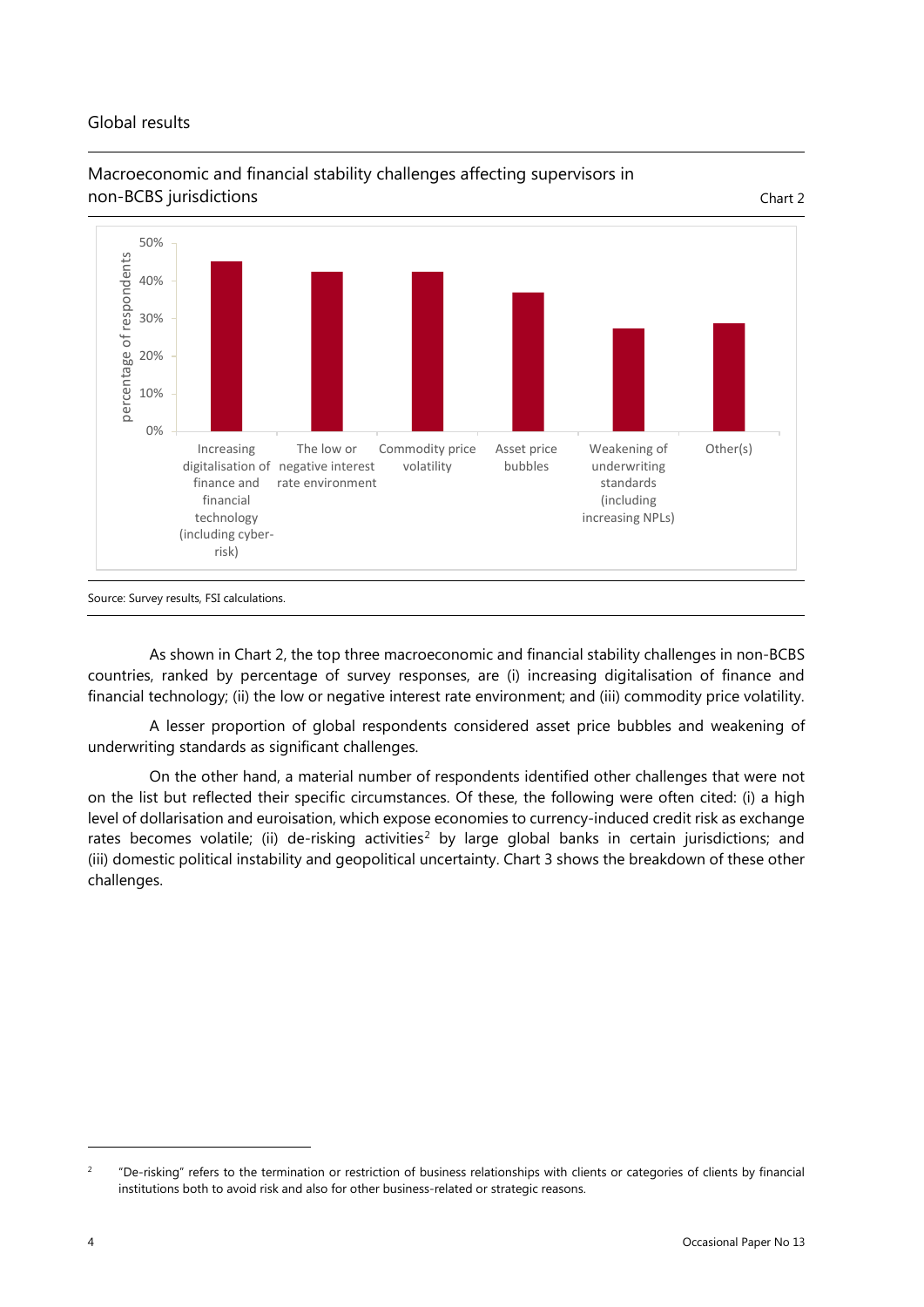

#### Other macroeconomic and financial stability challenges in non-BCBS jurisdictions by number of respondents Chart 3

Source: Survey results, FSI calculations.

It is worth noting that less than half of respondents thought the above macroeconomic and financial stability challenges were major supervisory concerns. This reflects the different sets of challenges facing supervisors from different regions. The regional results are discussed below.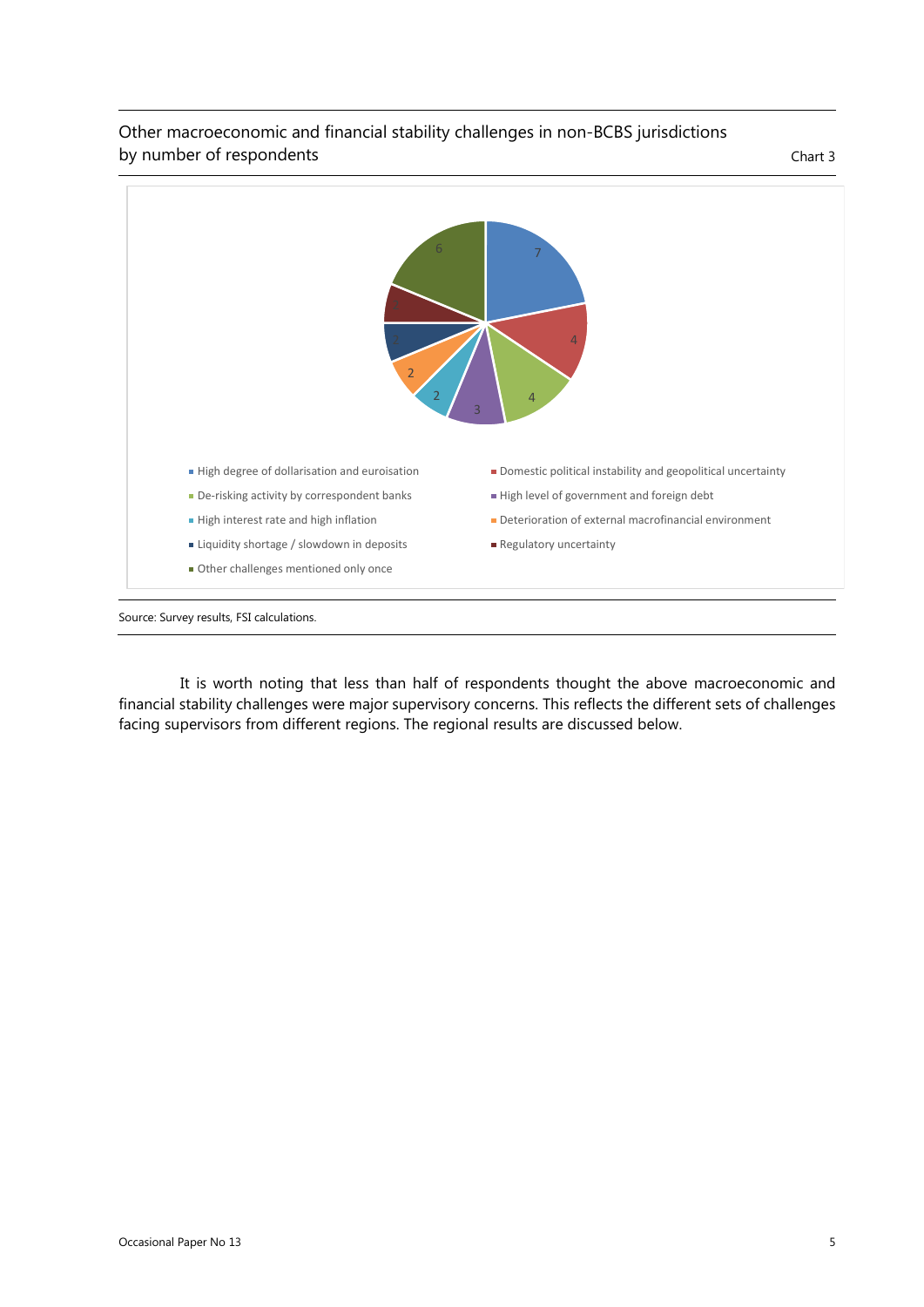#### Regional results



## Macroeconomic and financial stability challenges affecting supervisors in non-BCBS jurisdictions, by region Chart 4

Chart 4 shows that many respondents in Africa, the Americas, Asia and the Middle East, but to a significantly lesser extent in the non-BCBS Europe region, identified *increasing digitalisation of finance and financial technology* (including cyber-risk) as a challenge.

However, most respondents in Asia and a number of respondents in Europe and the Americas reported *low or negative interest rate environment* as a major concern. While these jurisdictions do not necessarily have low or negative interest rates, the respondents' concern is about spillover effects of the major economies' current interest rates and the potential worldwide impact once interest rate levels in these economies "normalise".

Commodity-exporting jurisdictions in Africa, the Americas, Asia and the Middle East, as expected, identified *commodity price volatility* (eg oil, hydrocarbons, minerals, dairy, textile and agricultural prices) as a challenge.

Meanwhile, many respondents in the Americas and Asia identified *asset price bubbles* (particularly, housing price bubbles) as a challenge, and more than half of respondents in Asia and more than a third of respondents in Africa reported *weakening of underwriting standards* (including increasing non-performing loans (NPLs)) as a concern.

# 2.2 Supervisory approaches

The questionnaire asked respondents to identify enhancements to supervisory approaches that they deem to be of high, medium or low priority in their respective jurisdictions.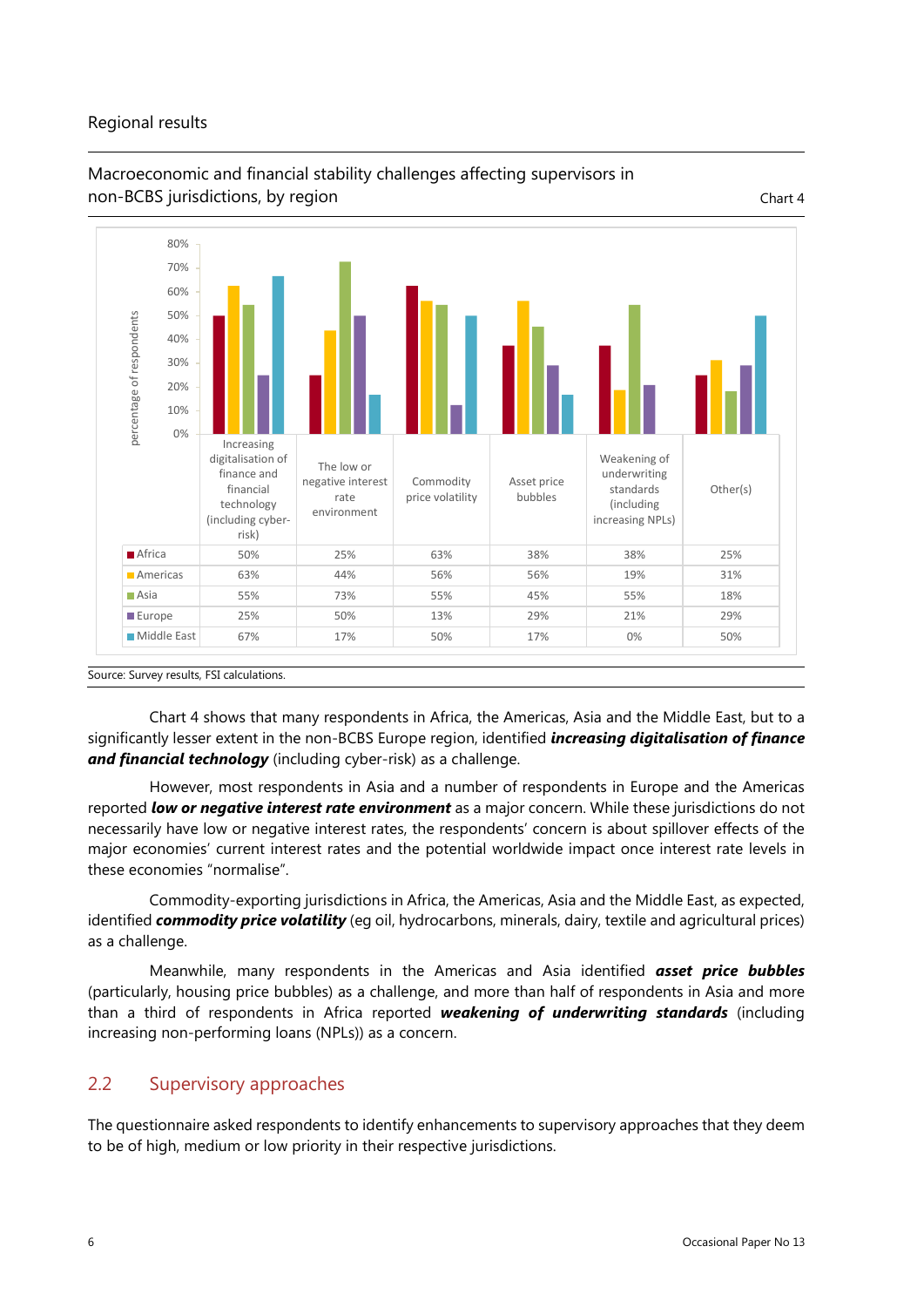#### Global results

## Enhancements to supervisory approaches in non-BCBS jurisdictions, arranged by percentage of respondents indicating as high-priority example that the chart 5



As shown in Chart 5, the top three enhancements to supervisory approaches identified by respondents as high-priority are traditional focus areas of supervisors. These are: (i) ensuring a forwardlooking approach to (risk-based) supervision; (ii) enhancing on-site and off-site supervisory approaches; and (iv) strengthening bank resolution frameworks.

Meanwhile, around 90% of respondents identified as either high- or medium-priority the following supervisory enhancements: (i) comprehensive assessment of banks' provisioning practices; (ii) supervisory review of corporate governance practices; (iii) strengthening problem bank identification and supervision; and (iv) integration of stress testing in supervisory work.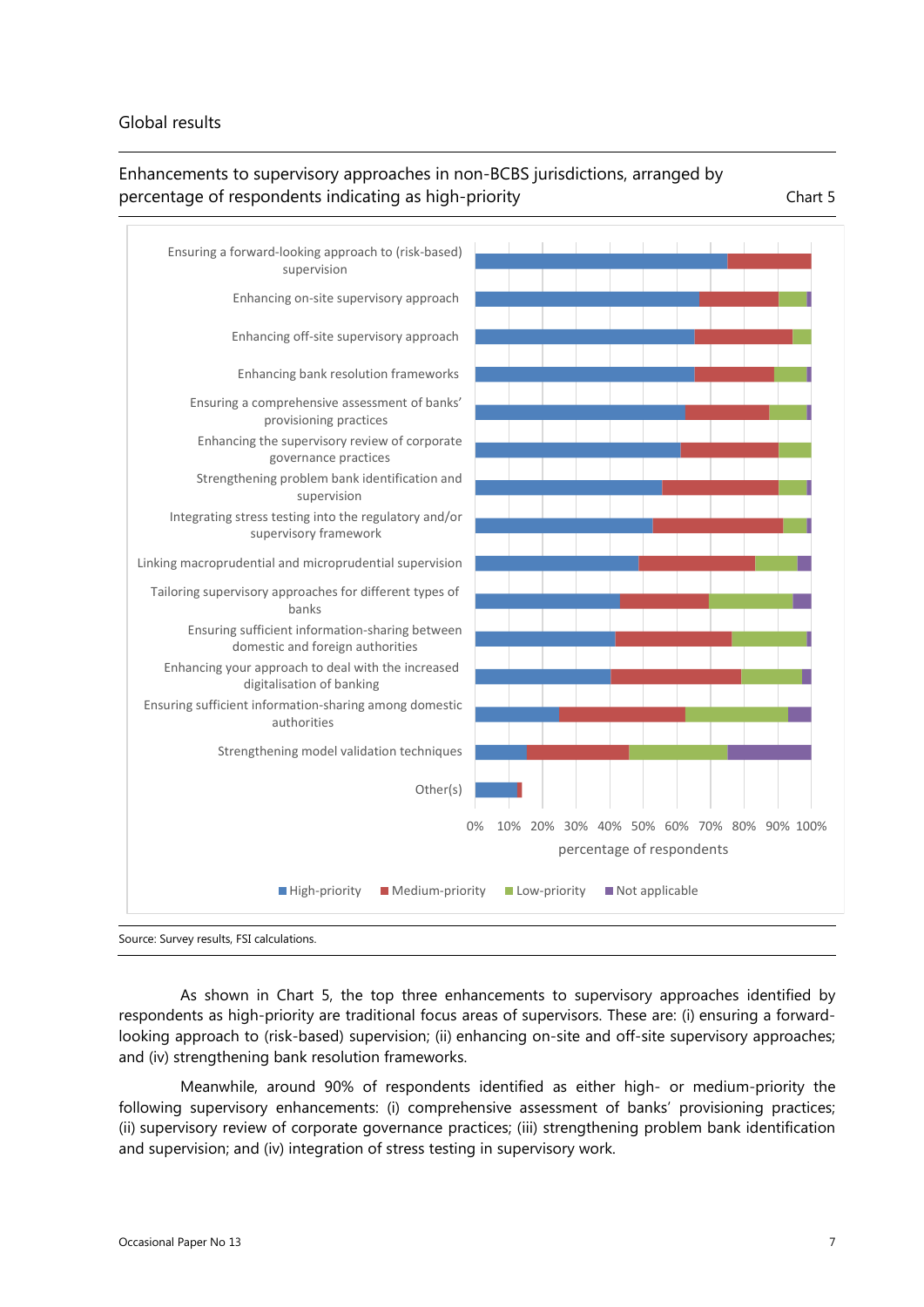Moreover, reflecting the macroeconomic and financial stability challenges facing supervisors, around 80% of respondents identified linking macro- and microprudential supervision and enhancing the supervisory approach to deal with increased digitalisation of banking as either high- or medium-priority.

However, many non-BCBS jurisdictions reported strengthening model validation techniques as a low priority since most of their banks do not use internal models for regulatory capital purposes.

The regional results, which are discussed below, provide a more nuanced picture of priorities in terms of supervisory approaches.

#### Regional results



Top 5 "high-priority" enhancements to supervisory approaches in non-BCBS

Source: Survey results, FSI calculations.

Chart 6 shows the top 5 "high-priority" enhancements to supervisory approaches based on the global results and broken down by region (additional charts showing detailed regional results are in Annex 3).

#### Ensuring a forward-looking approach to (risk-based) supervision

Most respondents in all jurisdictions have consistently identified ensuring a forward-looking approach to risk-based supervision as a high priority.

While many jurisdictions already apply risk-based supervision, they are continuously enhancing their respective frameworks, in particular to introduce more proactive and forward-looking elements. For example, some jurisdictions are in the process of introducing new methodologies to assess the risk profile of each financial institution to help prioritise supervisory resources. Some supervisors also plan to extend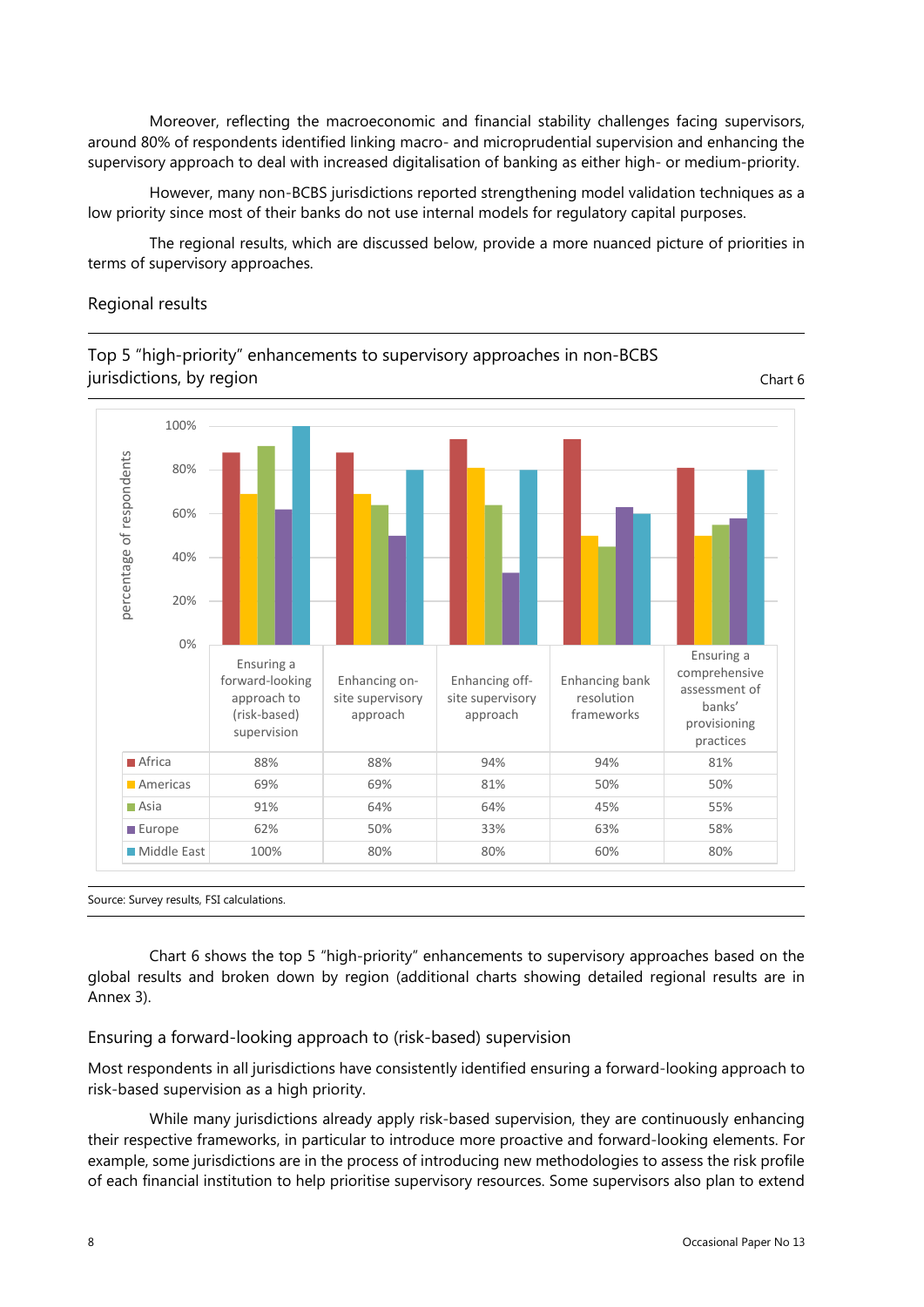the use of risk-based supervision processes to new areas of examination, eg anti-money laundering (AML) and combating the financing of terrorism (CFT).

#### Enhancing on- and off-site supervisory approaches

Enhancements to on- and off-site supervisory approaches are high-priority areas for supervisors in many regions, particularly in Africa and the Middle East, but less so in Europe.

In terms of on-site supervisory approaches, most respondents indicated that they continuously updated and improved their techniques/guidelines for on-site supervision, including through regular training of their on-site supervisors.

In terms of off-site supervisory approaches, many respondents reported efforts to enhance their data collection and analysis for effective off-site surveillance, as well as to enhance their early warning systems. These improvements were also viewed as useful to support on-site supervision. Moreover, some respondents mentioned that the range of post-crisis reforms had resulted in a number of new reporting requirements, emanating from global post-global financial crisis supervisory initiatives, and that it thus was essential to consider how to incorporate new information in off-site monitoring.

Many respondents in Europe, however, indicated that their supervisory approaches, particularly for off-site supervision, have already been enhanced after the global financial crisis. In addition, the introduction of the Single Supervisory Mechanism  $(SSM)^3$  $(SSM)^3$  in Europe, which covers a number of the European respondents, will affect the conduct of supervision in these jurisdictions. In this respect, many respondents in Europe ranked enhancing supervisory approaches as medium-priority.

#### Enhancing bank resolution frameworks

Most respondents in Africa, Europe and the Middle East identified enhancing bank resolution frameworks as high-priority, given the experience of resolving large banks during the recent global crisis. Many respondents indicated that they had ongoing efforts to align their national resolution frameworks with the guidelines set forth in the Financial Stability Board's (FSB) Key Attributes of Effective Resolution Regimes for Financial Institutions. [4](#page-12-1) Some respondents also viewed that this as an area where further technical assistance was needed.

#### Ensuring a comprehensive assessment of banks' provisioning practices

Most respondents, particularly in Africa and the Middle East, reported ensuring the comprehensive assessment of banks' provisioning practices as a high priority. Many respondents highlighted this priority in relation to the implementation of IFRS (International Financial Reporting Standard) 9 – Financial Instruments, which will have a significant impact on the impairment calculations of banks. Some respondents are comparing the results of the IFRS impairment model to their local regulatory provisioning to assess which is more conservative.

### 2.3 Supervisory resources and capacity-building

The questionnaire asked respondents to identify their top priorities in terms of enhancing their supervisory resources and capacity -building programmes for microprudential on- and off-site supervision and macroprudential supervision.

1

<span id="page-12-0"></span><sup>&</sup>lt;sup>3</sup> The SSM is a new system of banking supervision for Europe conducted by the ECB and the national supervisory authorities of the participating countries. See [www.bankingsupervision.europa.eu/about/thessm/html/index.en.html.](http://www.bankingsupervision.europa.eu/about/thessm/html/index.en.html)

<span id="page-12-1"></span><sup>4</sup> The first version was published in October 2011. An update was published in October 2014: [www.financialstability](http://www.financialstabilityboard.org/2014/10/r_141015/) [board.org/2014/10/r\\_141015/.](http://www.financialstabilityboard.org/2014/10/r_141015/)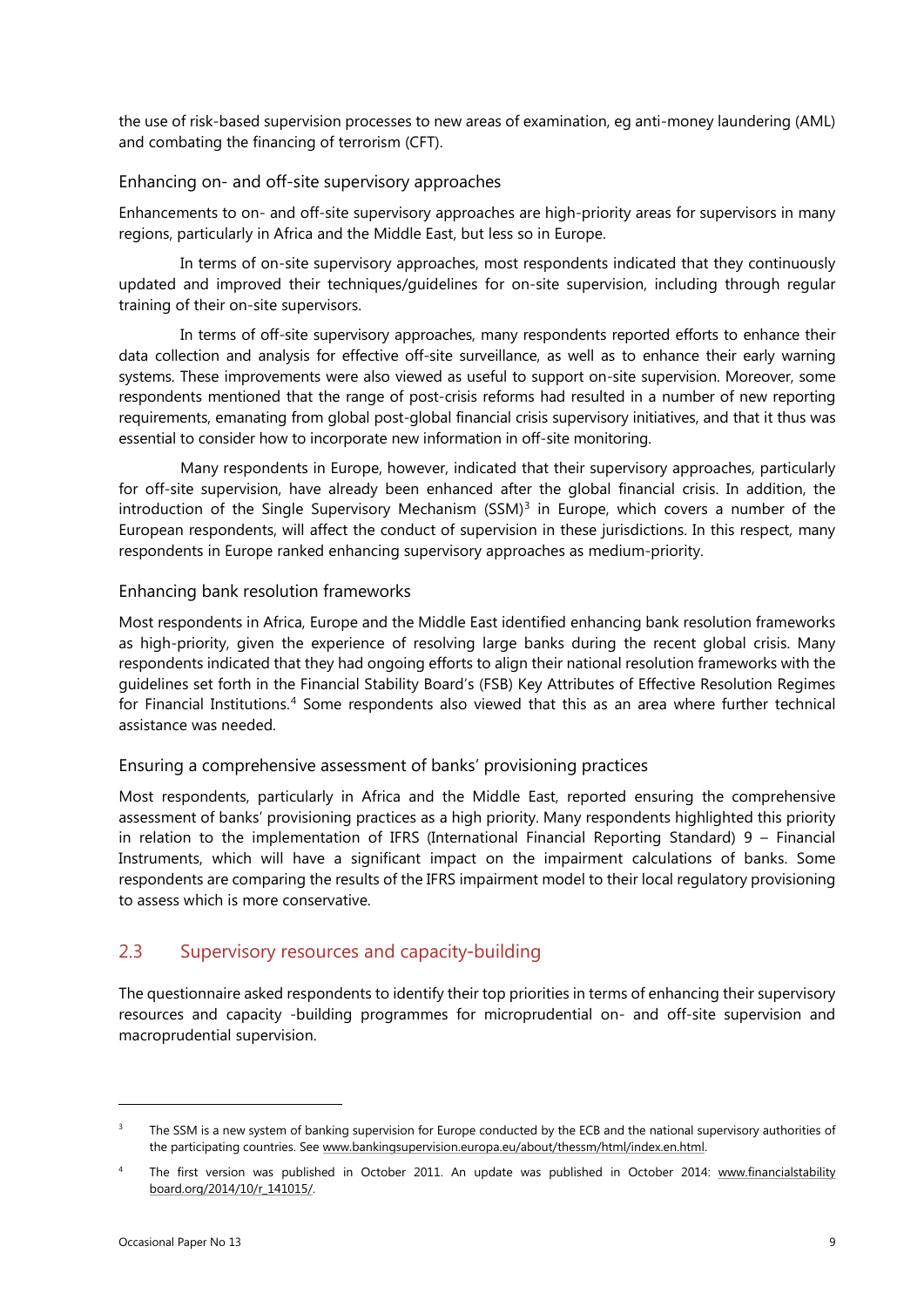#### Global results



## Supervisory resources and capacity-building programmes identified by all respondents in non-BCBS jurisdictions and chart 7 (Chart 7) and Chart 7 (Chart 7)

Chart 7 shows that most respondents considered *attracting and retaining supervisory staff as well as strengthening the knowledge of regulatory reforms* as top priorities for both micro- and macroprudential supervision. The latter is not surprising given the volume of post-crisis regulatory reforms that supervisors need to be familiar with. However, with respect to the former, many respondents reported that retaining experienced staff, for both on-site and off-site microprudential supervision, is becoming harder in their jurisdictions. This is largely due to competition from banks, which seek the same expertise to help them navigate the various post-crisis regulatory and supervisory changes.

In addition, *strengthening supervisory soft skills* was considered a top priority for microprudential *on-site supervision*. In this regard, many respondents mentioned that supervisory soft skills were quite important to communicate more effectively with banks' boards and senior management.

Similarly, *ensuring sufficient IT capabilities* and *more robust financial statement analysis* were assigned the highest priority for microprudential *off-site supervision.* The former suggests that the current focus of most respondents is on enhancing capabilities for data collection and analysis for off-site monitoring purposes.

In terms of capacity-building, Table 2 shows the specific topics in each regulatory and supervisory area in which respondents identified a need for enhanced resources and capacity. The topics listed largely reflect the high-priority areas in terms of supervisory approaches identified in Section 2.2.

Source: Survey results, FSI calculations.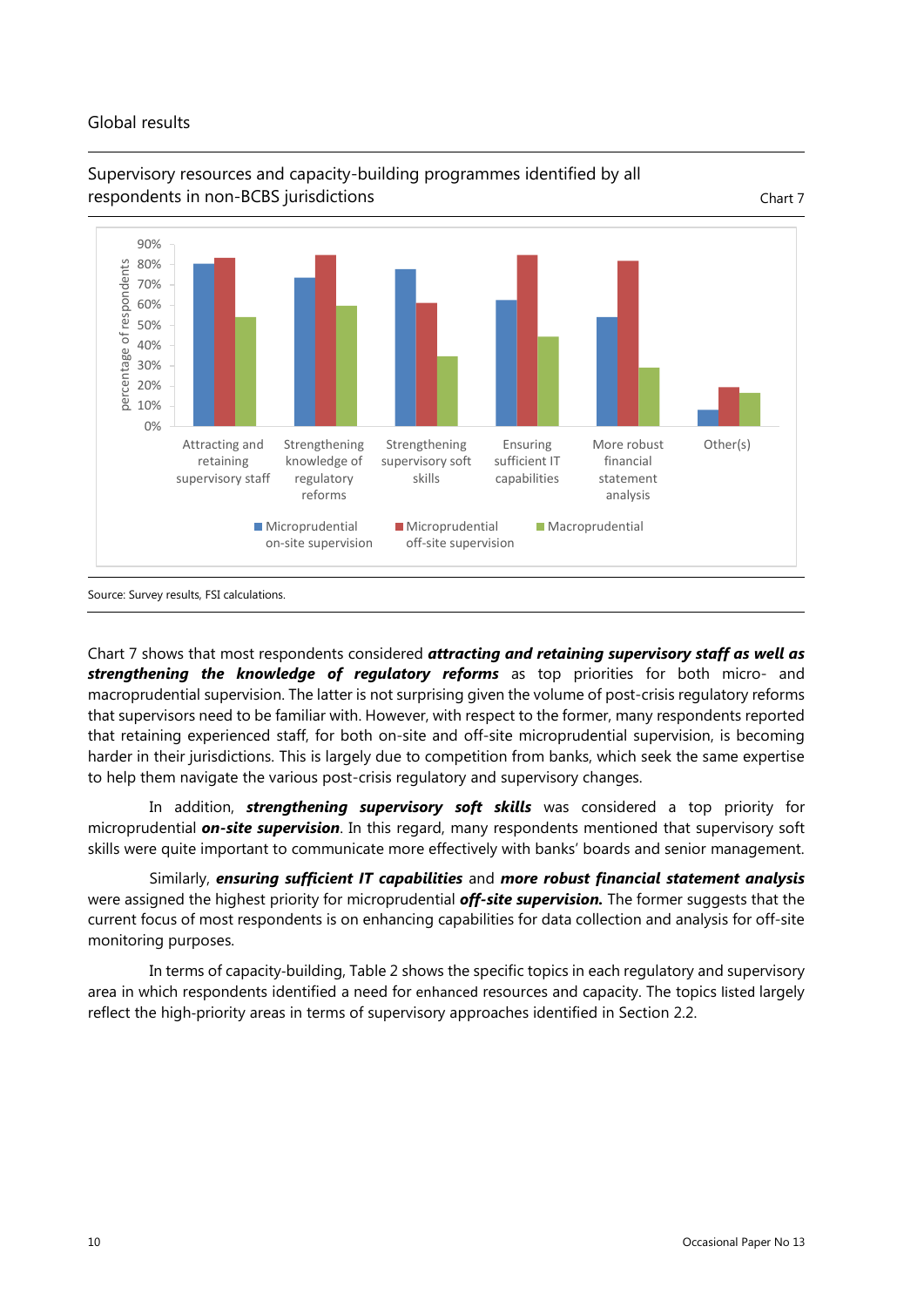Specific topics for capacity-building Specific topics for capacity-building Table 2

| Supervision area            | Specific topics where capacity-building needs were identified                                                                                                                                                                                                                                                         |
|-----------------------------|-----------------------------------------------------------------------------------------------------------------------------------------------------------------------------------------------------------------------------------------------------------------------------------------------------------------------|
| Microprudential supervision | Basel capital and liquidity standards<br>Risk-based supervision<br>٠<br>Recovery and resolution framework<br>٠<br>Stress testing and early warning system<br>IFRS 9<br>FATF and AML/CFT compliance<br>٠<br>Reviewing banks' ICAAP<br>Credit portfolio analysis<br>Supervisory approaches to digitalisation of finance |
| Macroprudential supervision | Systemic risk analysis<br>Macro stress testing<br>٠<br>Building macro-financial data sets<br>Use and calibration of macroprudential tools                                                                                                                                                                             |
| Source: Survey results.     |                                                                                                                                                                                                                                                                                                                       |

#### Regional results

Microprudential on-site supervision – supervisory resources and capacity-building in non-BCBS jurisdictions, by region Chart 8

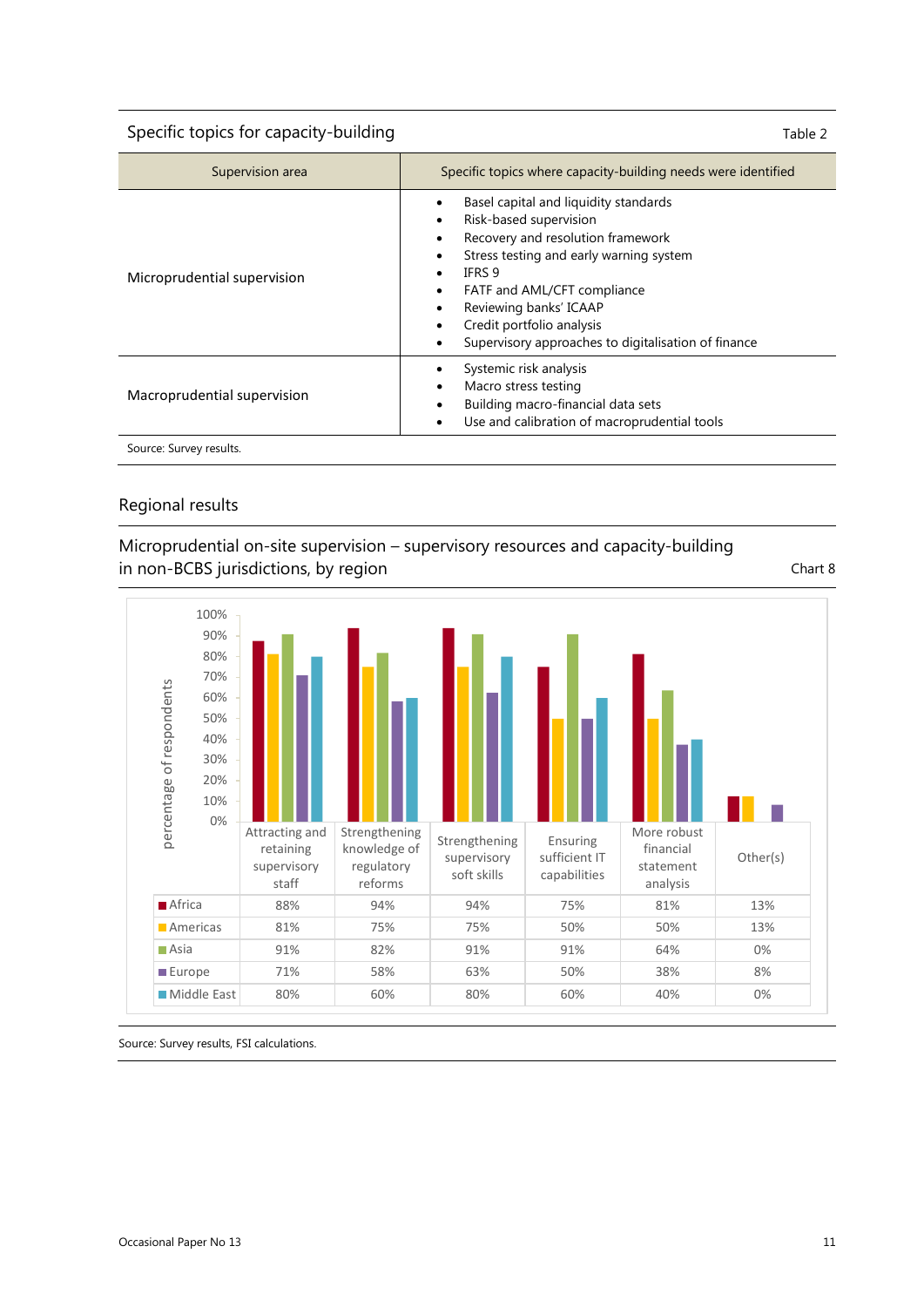

## Microprudential off-site supervision – supervisory resources and capacity-building in non-BCBS jurisdictions, by region Chart 9

## Macroprudential supervision – supervisory resources and capacity-building in non-BCBS jurisdictions, by region Chart 10



Source: Survey results, FSI calculations.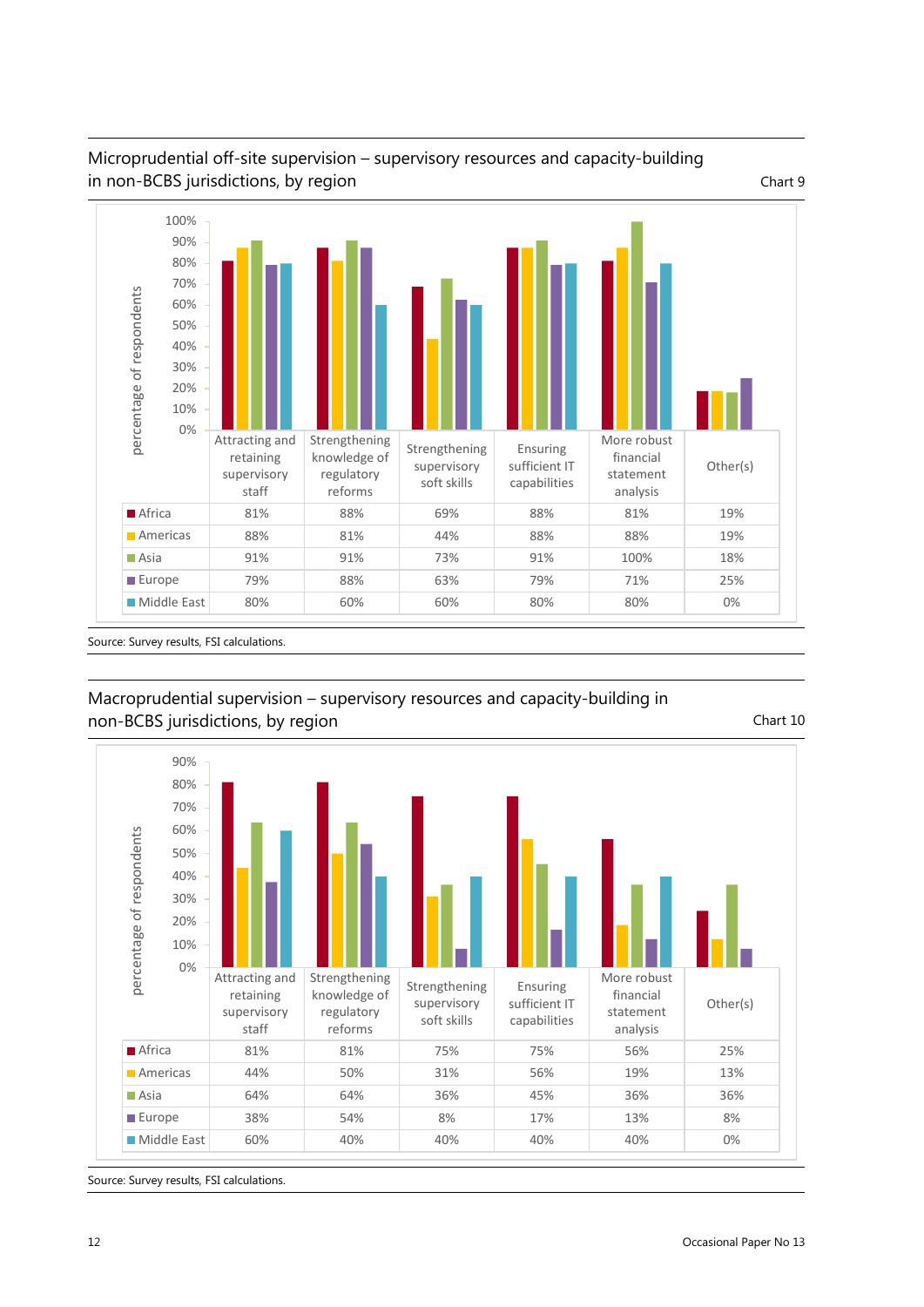The regional results practically mirror the global results, with the exception that relatively more respondents in Africa indicated that enhancing resources and capacity-building is a higher priority for microprudential on-site supervision than for off-site supervision.

In terms of capacity-building on specific topics, respondents in Africa often cited stress testing and early warning systems, while respondents in Asia often cited systemic risk analysis (including analysis of macrofinancial linkages). There is similar interest in the other topics across all regions.

In addition, most respondents indicated a preference for combining approaches in delivering capacity-building programmes – eg seminars, conferences and e-learning. Nevertheless, some respondents highlighted that training via e-learning (like FSI Connect) is highly important for reasons of cost efficiency.

# 3. Conclusions

The survey shows that supervisors in non-BCBS jurisdictions face challenging macroeconomic conditions that have the potential to impact their banking systems significantly. Specifically, survey respondents identified as challenges the low or negative interest rate environment in major economies and the potential impact on respondents' economies once rates "normalise". Given the nature of the economies of most respondents, they also identified commodity price volatility as a major challenge.

Supervisors in non-BCBS jurisdictions are also taking stock of recent developments in the use of technology in financial products and services, and recognise the need to better understand the financial stability implications of such developments.

These macroeconomic and financial stability challenges are reflected in the enhancements to supervisory approaches that survey respondents deem as high-priority. Aside from the traditional areas of supervisory focus, such as risk-based supervision, on- and off-site supervision, bank resolution and provisioning, survey respondents also consider as medium- to high-priority the need to better link macroprudential and microprudential supervision and the need to enhance supervisory approaches to deal with the increasing digitalisation of banking.

The enhancements to supervisory approaches identified above, in turn, are reflected in the areas that supervisory respondents consider as priorities in terms of enhancing supervisory resources and capacity-building. The specific topics in which respondents recognise a need for capacity-building include: Basel capital and liquidity standards, risk-based supervision, recovery and resolution frameworks, stress testing and early warning systems, IFRS 9, systemic risk analysis and macro stress testing.

These findings will be reflected in the future work agenda of the FSI as it continues to assist financial sector supervisors around the world in improving and strengthening their financial systems.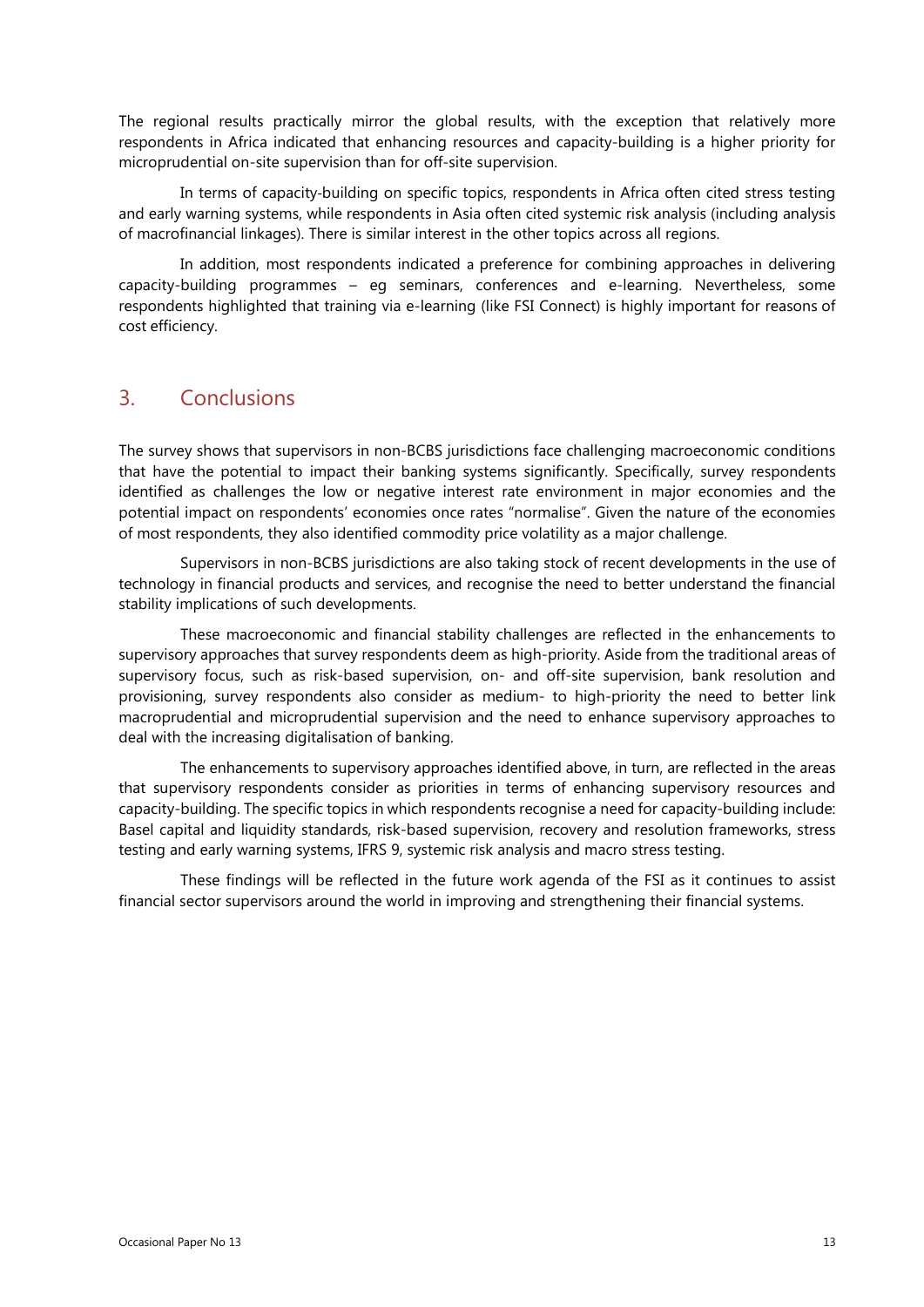## Annex 1

## Survey questionnaire

#### Survey on supervisory priorities

The recent financial crisis highlighted a number of weaknesses in the financial system. The quality of bank supervision also emerged as a key issue, and authorities worldwide have been enhancing their supervisory approaches. These developments have occurred alongside substantial regulatory reforms, some of which have been implemented while others are still being finalised.

The purpose of this survey is to identify the most pressing supervisory priorities. The aggregated results will guide the FSI in designing its programme of activities (eg high-level meetings, seminars and FSI Connect) to more effectively support supervisory needs.

As in the past, we plan to share the aggregated results of this survey with respondents while keeping individual responses confidential. The aggregated results will be published at a later stage.

Therefore, we would like to invite your jurisdiction to participate in this short survey that should take approximately 10 minutes to complete.

- Please ensure that *responses to all questions are provided by one individual who is well positioned to represent your authority's views on these matters*. In addition, please note that the system will not aggregate multiple responses from the same authority.
- You can save your responses and come back to them at any time before the deadline by clicking the link in the original e-mail.

We would appreciate receiving your response by 8 April 2016. Any questions regarding the survey can be directed to

[FSIImplementationSurvey@bis.org.](mailto:FSIImplementationSurvey@bis.org)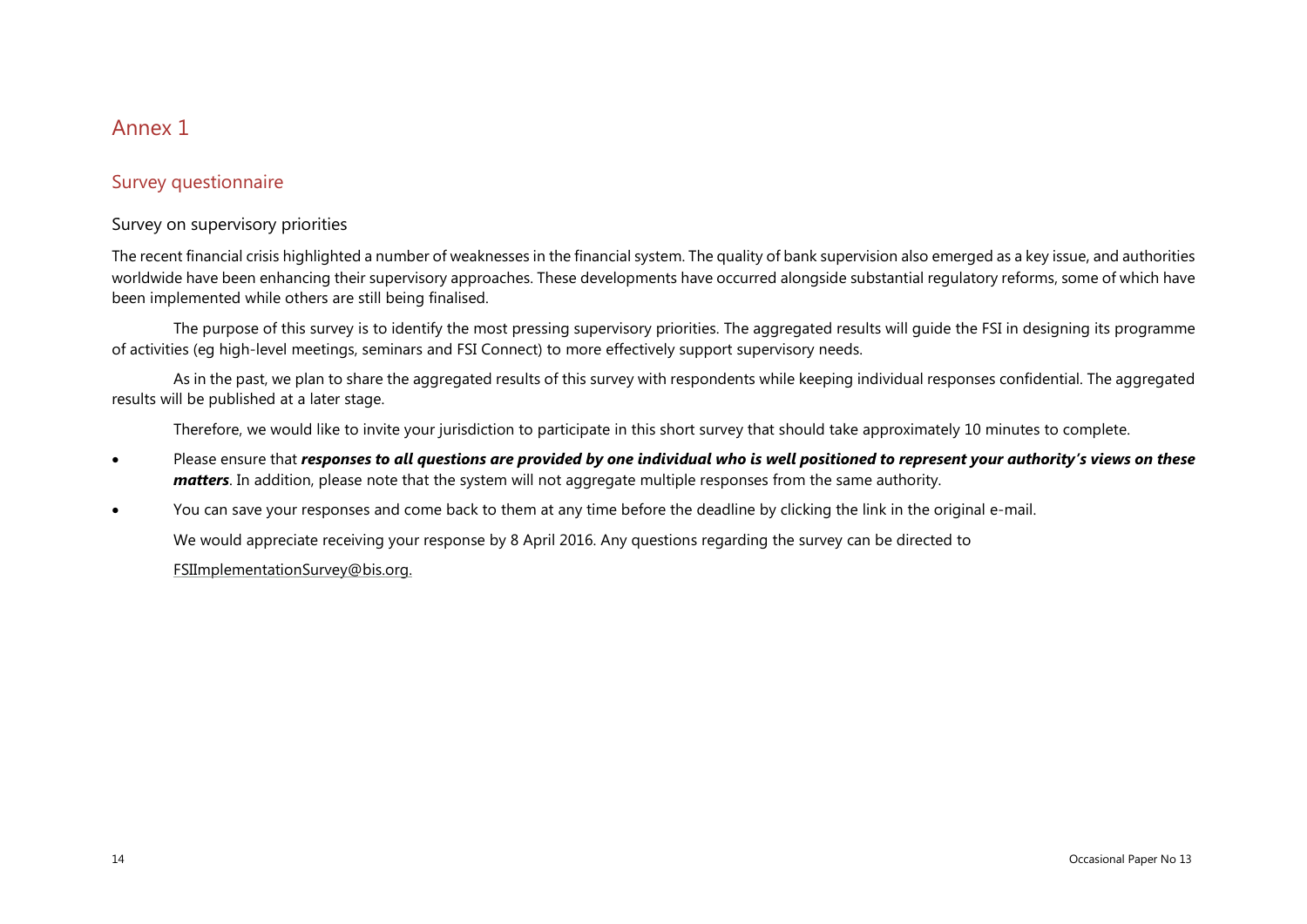## Contact information

| <b>Supervisory authority:</b> |  |
|-------------------------------|--|
| Jurisdiction:                 |  |
| <b>Contact person:</b>        |  |
| E-mail:                       |  |
| <b>Phone:</b>                 |  |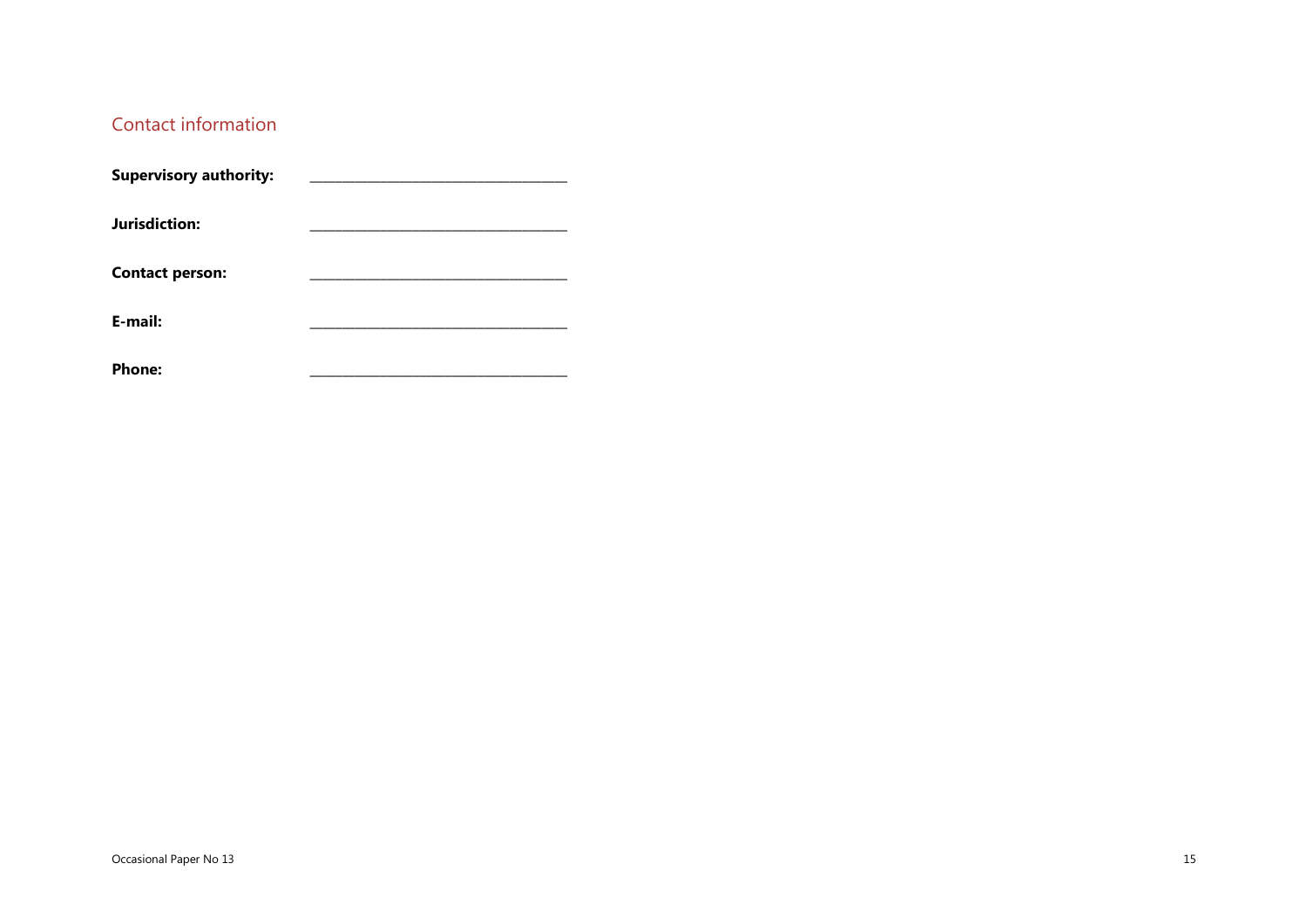| 1. Macroeconomic and financial stability challenges                                                                                                                                                                   |                                               |                                              |  |
|-----------------------------------------------------------------------------------------------------------------------------------------------------------------------------------------------------------------------|-----------------------------------------------|----------------------------------------------|--|
| Please indicate the macroeconomic and financial stability<br>challenges that have the potential to impact the banking<br>system significantly in your jurisdiction. Please choose one<br>or more from the list below. | Please tick $(\checkmark)$ preferred response | <b>Comments</b> (please elaborate if needed) |  |
| 1.1 The low or negative interest rate environment                                                                                                                                                                     |                                               |                                              |  |
| 1.2 Commodity price volatility                                                                                                                                                                                        |                                               |                                              |  |
| 1.3 Asset price bubbles (eg housing)                                                                                                                                                                                  |                                               |                                              |  |
| 1.4 Increasing digitalisation of finance and financial<br>technology (including cyber-risk)                                                                                                                           |                                               |                                              |  |
| 1.5 Weakening of underwriting standards                                                                                                                                                                               |                                               |                                              |  |
| 1.6 Other(s) (please list in separate rows below)                                                                                                                                                                     |                                               |                                              |  |
|                                                                                                                                                                                                                       |                                               |                                              |  |
|                                                                                                                                                                                                                       |                                               |                                              |  |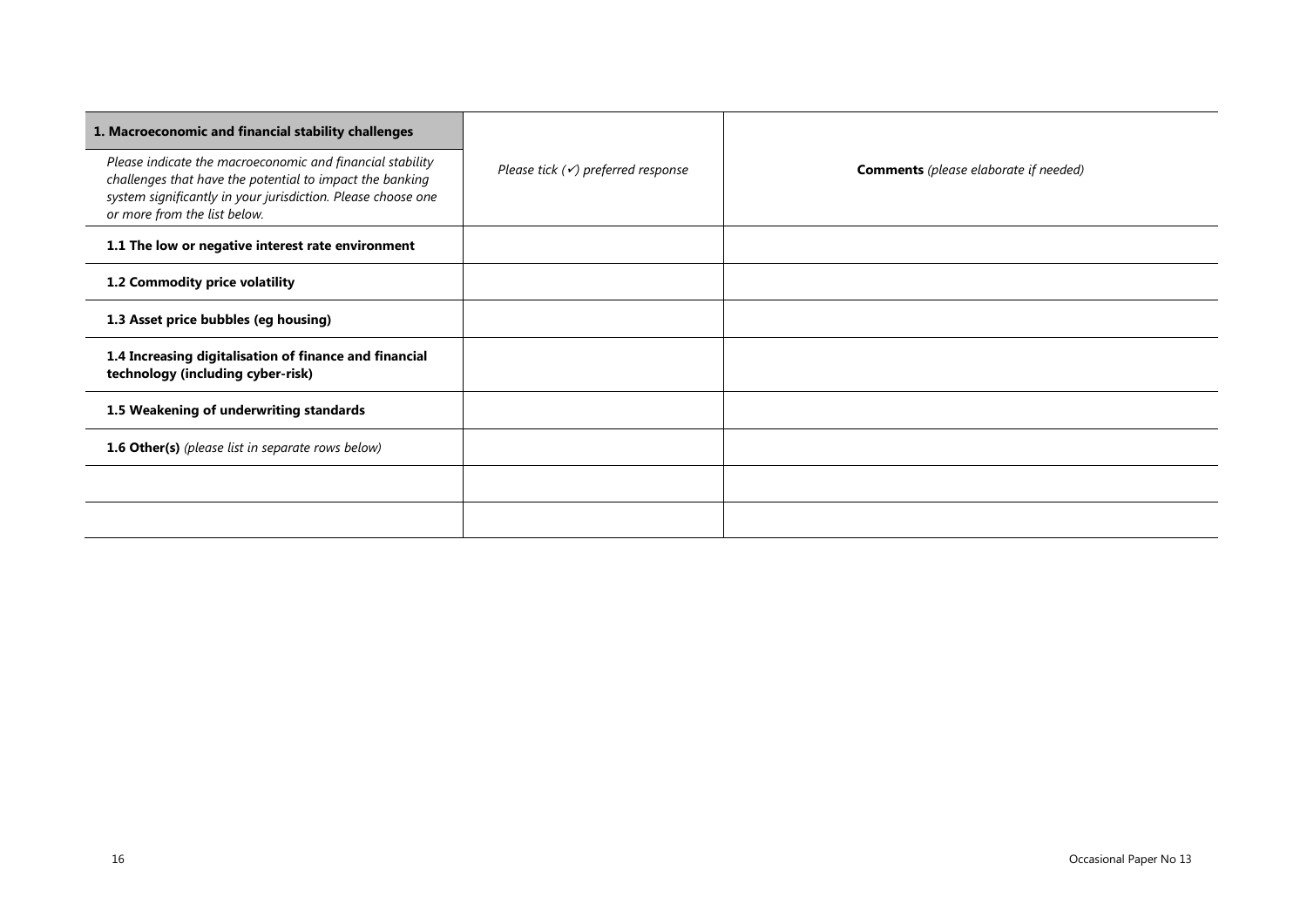| 2. Supervisory approaches                                                                                       | Please tick $(\checkmark)$ preferred response |                        |                                              |  |
|-----------------------------------------------------------------------------------------------------------------|-----------------------------------------------|------------------------|----------------------------------------------|--|
| Please indicate which enhancements to your                                                                      |                                               |                        | <b>Comments</b> (please elaborate if needed) |  |
| supervisory approaches your institution is<br>working on at the moment and indicate their<br>level of priority. | <b>High-priority</b>                          | <b>Medium-priority</b> | Low-priority                                 |  |
| 2.1 Ensuring a forward-looking approach<br>to (risk-based) supervision                                          |                                               |                        |                                              |  |
| 2.2 Linking macroprudential and<br>microprudential supervision                                                  |                                               |                        |                                              |  |
| 2.3 Ensuring a comprehensive<br>assessment of banks' provisioning<br>practices                                  |                                               |                        |                                              |  |
| 2.4 Enhancing the supervisory review of<br>corporate governance practices                                       |                                               |                        |                                              |  |
| 2.5 Enhancing on-site supervisory<br>approach                                                                   |                                               |                        |                                              |  |
| 2.6 Enhancing off-site supervisory<br>approach                                                                  |                                               |                        |                                              |  |
| 2.7 Strengthening model validation<br>techniques                                                                |                                               |                        |                                              |  |
| 2.8 Enhancing your approach to deal<br>with the increased digitalisation of<br>banking (including cyber-risk)   |                                               |                        |                                              |  |
| 2.9 Strengthening problem bank<br>identification and supervision                                                |                                               |                        |                                              |  |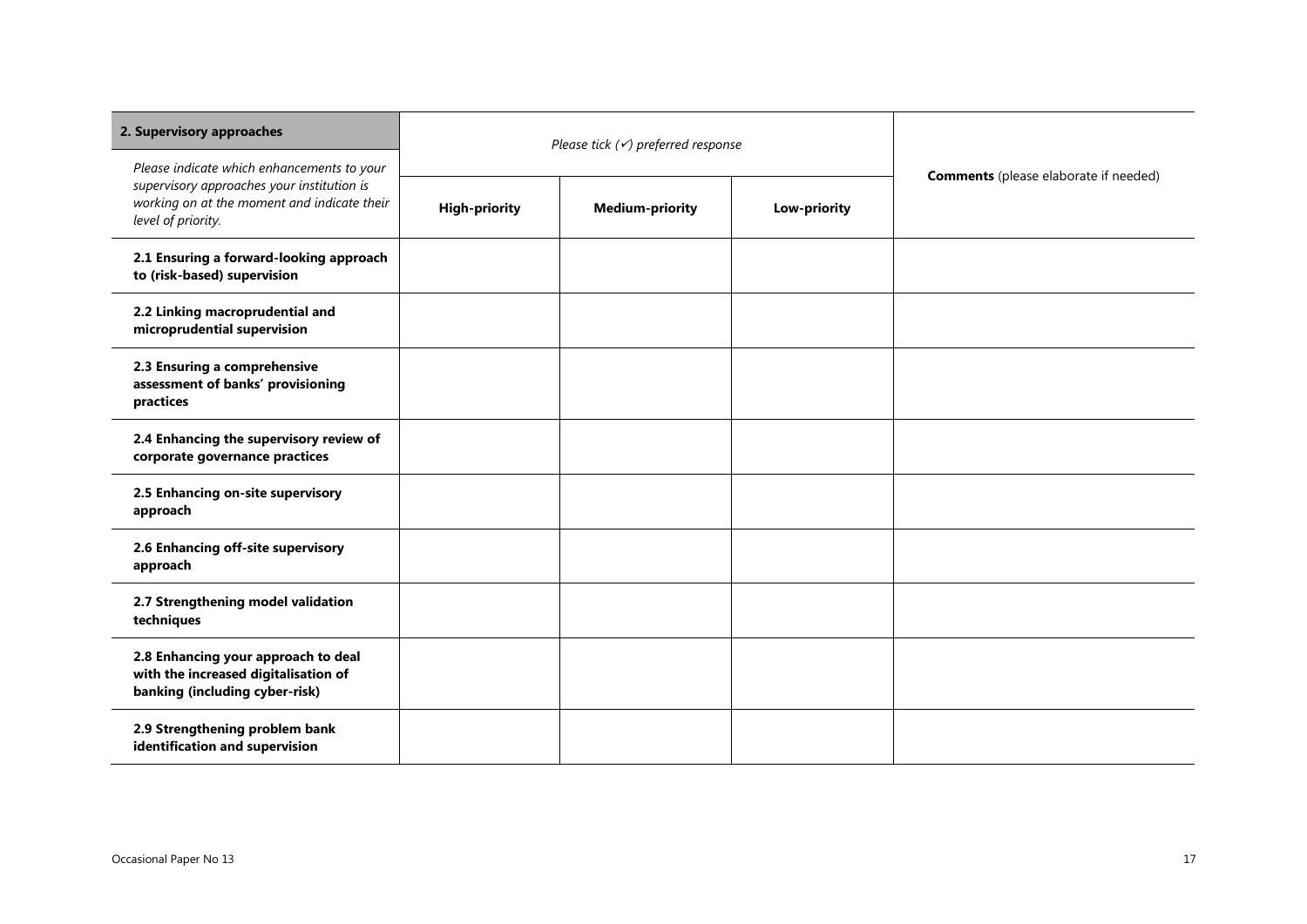| 2.10 Tailoring supervisory approaches for<br>different types of banks (eg big vs<br>smaller banks)  |  |  |
|-----------------------------------------------------------------------------------------------------|--|--|
| 2.11 Integrating stress testing into the<br>regulatory and/or supervisory framework                 |  |  |
| 2.12 Enhancing bank resolution<br>frameworks (eg recovery and resolution<br>planning)               |  |  |
| 2.13 Ensuring sufficient information-<br>sharing among domestic authorities                         |  |  |
| 2.14 Ensuring sufficient information-<br>sharing between domestic and foreign<br><i>authorities</i> |  |  |
| 2.15 Other(s) (please list and rate in<br>separate rows below)                                      |  |  |
|                                                                                                     |  |  |
|                                                                                                     |  |  |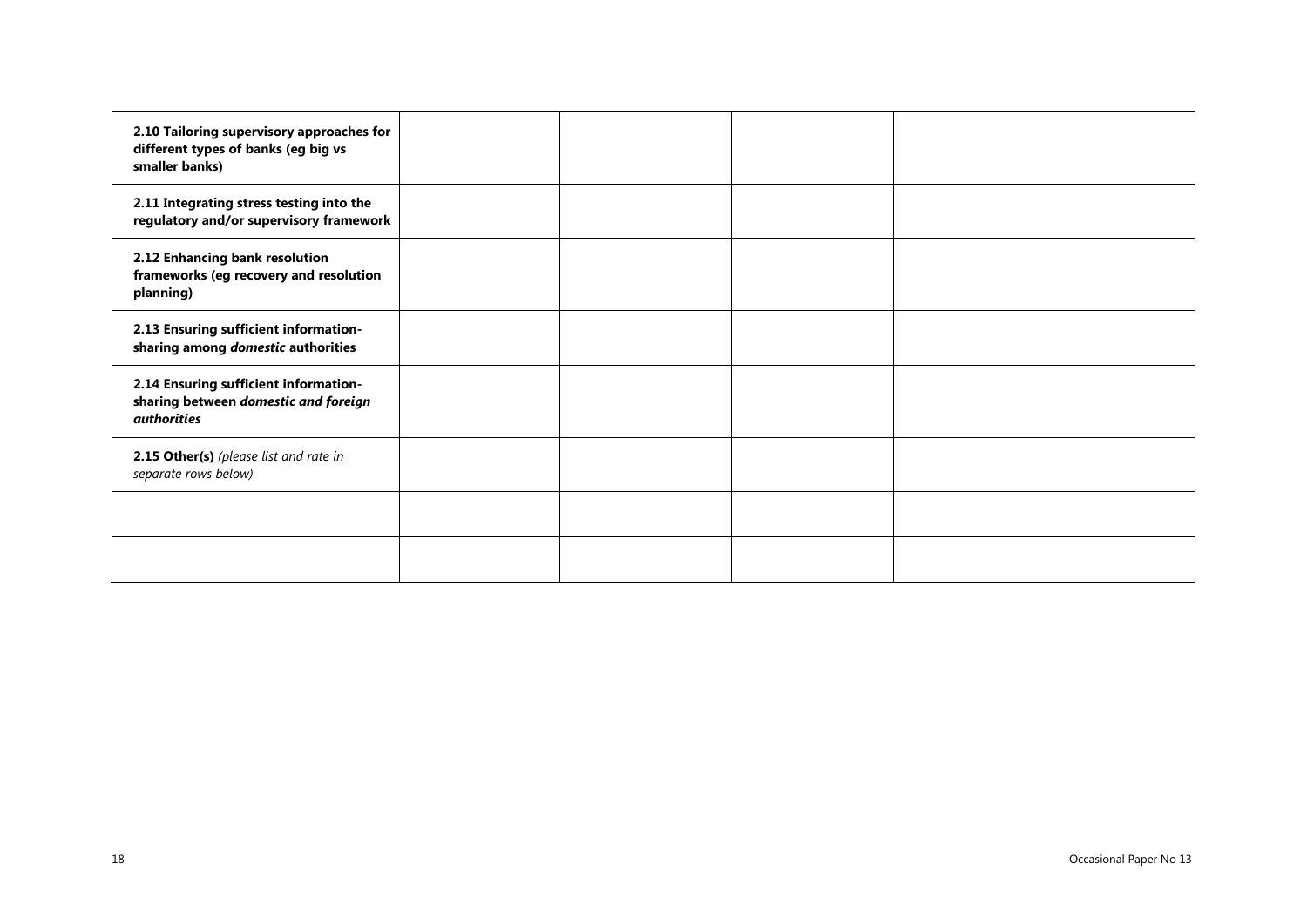| 3. Supervisory resources and capacity-<br>building                                                                                                                                   | Please tick $(\checkmark)$ preferred response |                             |                 |                                              |  |
|--------------------------------------------------------------------------------------------------------------------------------------------------------------------------------------|-----------------------------------------------|-----------------------------|-----------------|----------------------------------------------|--|
| Please indicate your current top priorities in                                                                                                                                       |                                               | Microprudential             | Macroprudential |                                              |  |
| terms of enhancing your supervisory<br>resources and capacity-building<br>programmes. Tick as many boxes as<br>appropriate, if efforts are being made in<br>more than one area.      | <b>On-site supervision</b>                    | <b>Off-site supervision</b> |                 | <b>Comments</b> (please elaborate if needed) |  |
| 3.1 Attracting and retaining supervisory<br>staff with necessary experience and<br>knowledge to oversee the<br>implementation of regulatory financial<br>reforms                     |                                               |                             |                 |                                              |  |
| 3.2 Strengthening supervisory soft skills,<br>including effective communication with<br>bank boards and senior management                                                            |                                               |                             |                 |                                              |  |
| 3.3 Ensuring sufficient resources required<br>to build necessary IT capabilities (eg for<br>data collection and analysis)                                                            |                                               |                             |                 |                                              |  |
| 3.4 Strengthening knowledge of financial<br>regulatory reforms (under "comments",<br>please elaborate on training programmes<br>including seminars, conferences,<br>e-learning etc.) |                                               |                             |                 |                                              |  |
| 3.5 More robust financial statement<br>analysis                                                                                                                                      |                                               |                             |                 |                                              |  |
| 3.6 Other(s) (please list and categorise in<br>separate rows below)                                                                                                                  |                                               |                             |                 |                                              |  |
|                                                                                                                                                                                      |                                               |                             |                 |                                              |  |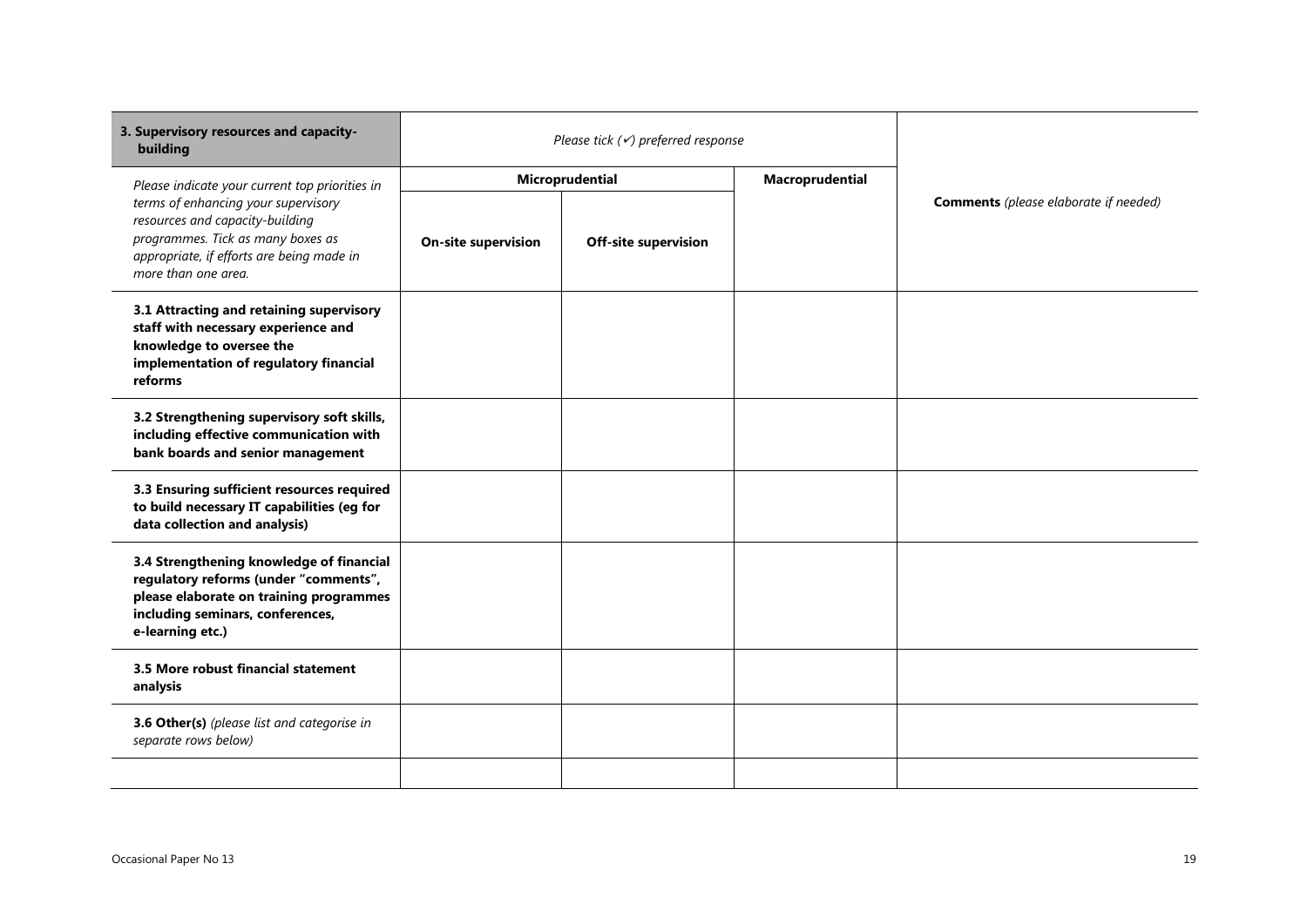# Annex 2

# List of respondents

The questionnaire was sent to the non-BCBS jurisdictions in Africa, the Americas, Asia, Europe and the Middle East. Responses were received from 73 jurisdictions.

#### **Africa**

| <b>Jurisdiction</b>                                                                         | <b>Organisation</b>                              |
|---------------------------------------------------------------------------------------------|--------------------------------------------------|
| Algeria                                                                                     | Bank of Algeria                                  |
| <b>Botswana</b>                                                                             | Bank of Botswana                                 |
| Burundi                                                                                     | Bank of the Republic of Burundi                  |
| Cameroon, Central African Republic, Republic of<br>Congo, Gabon, Equatorial Guinea and Chad | Commission Bancaire de l'Afrique Centrale        |
| (Democratic Republic of the) Congo                                                          | Central Bank of the Congo                        |
| Lesotho                                                                                     | Central Bank of Lesotho                          |
| Liberia                                                                                     | Central Bank of Liberia                          |
| Madagascar                                                                                  | Commission de Supervision Bancaire et Financière |
| Malawi                                                                                      | Reserve Bank of Malawi                           |
| <b>Mauritius</b>                                                                            | <b>Bank of Mauritius</b>                         |
| Swaziland                                                                                   | <b>Central Bank of Swaziland</b>                 |
| Tanzania                                                                                    | <b>Bank of Tanzania</b>                          |
| Tunisia                                                                                     | <b>Central Bank of Tunisia</b>                   |
| Uganda                                                                                      | Bank of Uganda                                   |
| Zambia                                                                                      | Bank of Zambia                                   |
| Zimbabwe                                                                                    | Reserve Bank of Zimbabwe                         |
|                                                                                             |                                                  |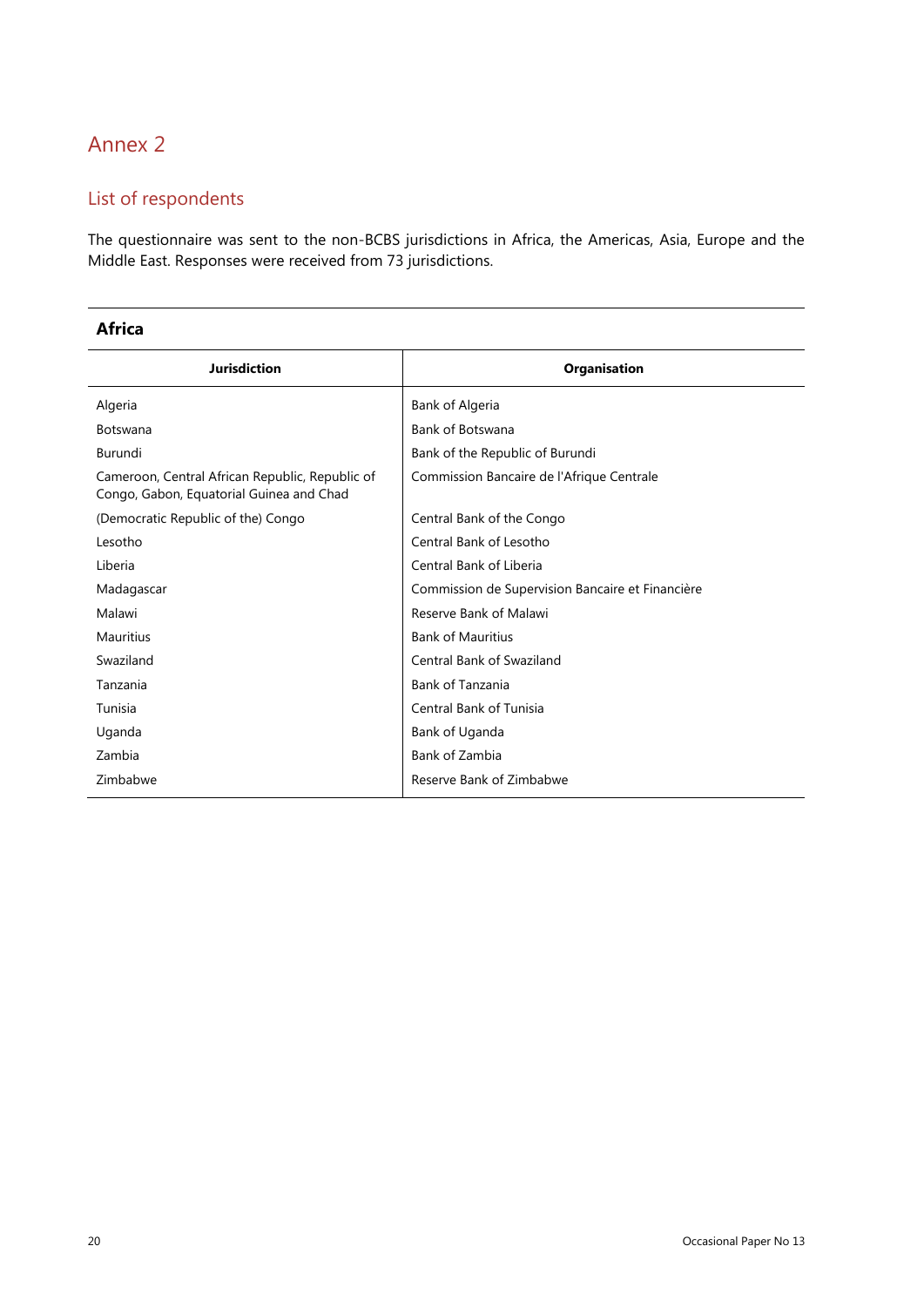#### **Americas**

| <b>Jurisdiction</b> | <b>Organisation</b>                                                               |
|---------------------|-----------------------------------------------------------------------------------|
| The Bahamas         | <b>Central Bank of The Bahamas</b>                                                |
| <b>Belize</b>       | <b>Central Bank of Belize</b>                                                     |
| Bermuda             | Bermuda Monetary Authority                                                        |
| <b>Bolivia</b>      | Autoridad de Supervisión del Sistema Financiero                                   |
| Cayman Islands      | Cayman Islands Monetary Authority                                                 |
| Colombia            | Superintendencia Financiera de Colombia                                           |
| Costa Rica          | Superintendencia General de Entidades Financieras                                 |
| Guatemala           | Superintendencia de Bancos de Guatemala                                           |
| Guyana              | Bank of Guyana                                                                    |
| Haiti               | Bank of the Republic of Haiti                                                     |
| Honduras            | Comisión Nacional de Bancos y Seguros                                             |
| Jamaica             | <b>Bank of Jamaica</b>                                                            |
| Panama              | Superintendency of Banks of Panama                                                |
| Paraguay            | Central Bank of Paraguay                                                          |
| Peru                | Superintendency of Banks, Insurance Companies and Private<br><b>Pension Funds</b> |
| Uruguay             | Superintendencia de Servicios Financieros - Central Bank of<br>Uruguay            |

| ۰.<br>v | . .<br>. . |
|---------|------------|
|         |            |

| Jurisdiction    | <b>Organisation</b>                     |
|-----------------|-----------------------------------------|
| Cook Islands    | <b>Financial Supervisory Commission</b> |
| Fiji            | Reserve Bank of Fiji                    |
| Macao SAR       | Monetary Authority of Macao             |
| Malaysia        | Central Bank of Malaysia                |
| <b>Maldives</b> | <b>Maldives Monetary Authority</b>      |
| Nepal           | Central Bank of Nepal                   |
| New Zealand     | Reserve Bank of New Zealand             |
| Pakistan        | State Bank of Pakistan                  |
| Philippines     | Bangko Sentral ng Pilipinas             |
| Samoa           | Samoa International Finance Authority   |
| Thailand        | <b>Bank of Thailand</b>                 |
|                 |                                         |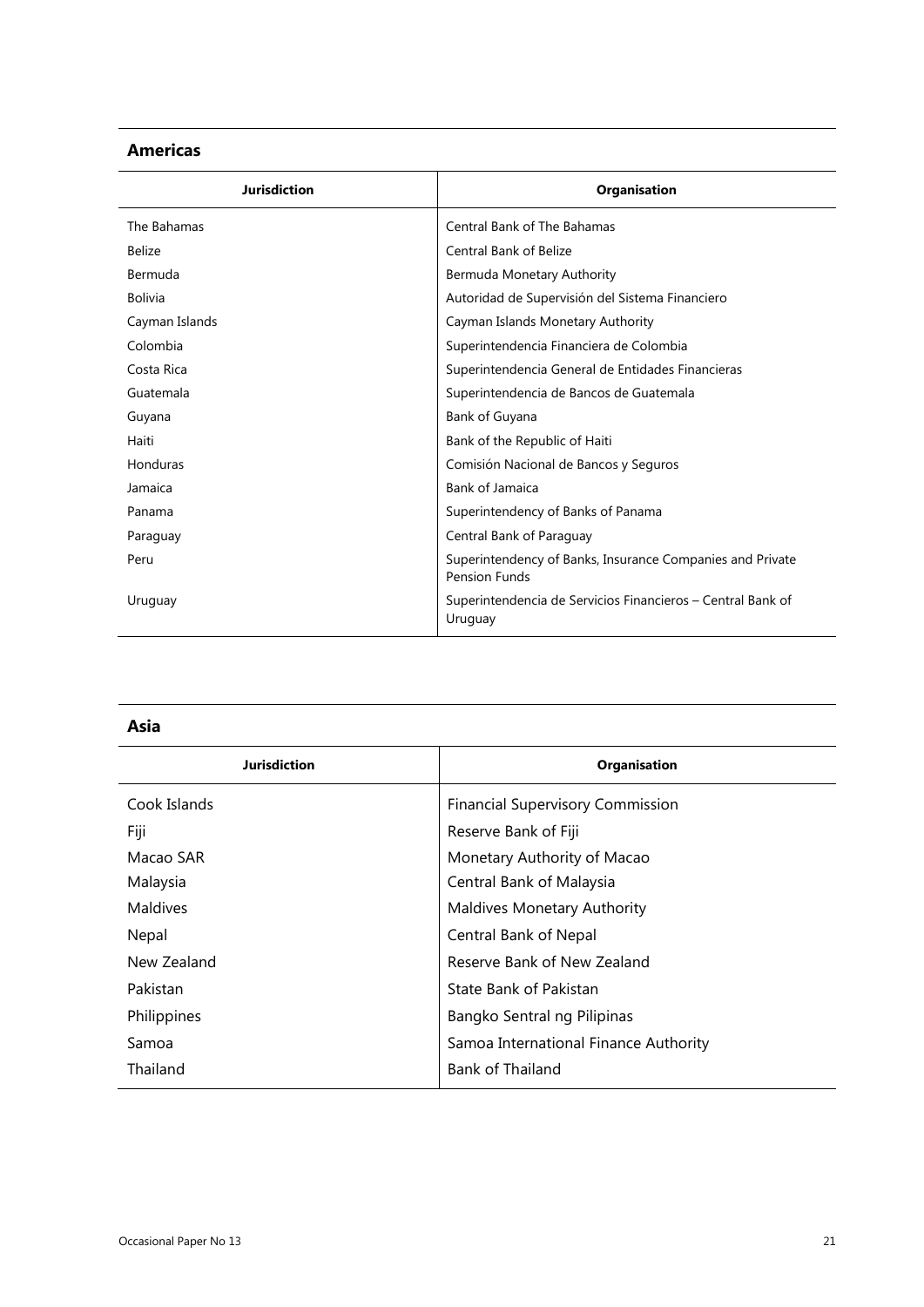# **Europe**

|                        | Bank of Albania                                                                                    |
|------------------------|----------------------------------------------------------------------------------------------------|
| Albania                |                                                                                                    |
| Armenia                | Central Bank of Armenia                                                                            |
| Austria                | <b>Financial Market Authority</b>                                                                  |
| Bosnia and Herzegovina | Federal Banking Authority, Supervision of Banks,<br>Microcredit Organisation and Leasing Companies |
| Croatia                | Croatian National Bank                                                                             |
| Denmark                | Finanstilsynet                                                                                     |
| Georgia                | National Bank of Georgia                                                                           |
| Greece                 | <b>Bank of Greece</b>                                                                              |
| Guernsey               | <b>Guernsey Financial Services Commission</b>                                                      |
| Hungary                | Magyar Nemzeti Bank                                                                                |
| Iceland                | Fjármálaeftirlitið                                                                                 |
| Isle of Man            | Isle of Man Financial Services Authority                                                           |
| Latvia                 | Financial and Capital Market Commission                                                            |
| Liechtenstein          | <b>Financial Market Authority</b>                                                                  |
| Macedonia, FYR         | National Bank of the Republic of Macedonia                                                         |
| Malta                  | Malta Financial Services Authority                                                                 |
| Moldova                | National Bank of Moldova                                                                           |
| Montenegro             | Central Bank of Montenegro                                                                         |
| Norway                 | Finanstilsynet                                                                                     |
| Poland                 | Komisja Nadzoru Finansowego                                                                        |
| Serbia                 | National Bank of Serbia                                                                            |
| Slovakia               | National Bank of Slovakia                                                                          |
| Slovenia               | <b>Bank of Slovenia</b>                                                                            |
| Ukraine                | National Bank of Ukraine                                                                           |

# **Middle East**

| <b>Jurisdiction</b> | Organisation                      |
|---------------------|-----------------------------------|
| Bahrain             | Central Bank of Bahrain           |
| Jordan              | Central Bank of Jordan            |
| Kuwait              | <b>Central Bank of Kuwait</b>     |
| Lebanon             | <b>Banking Control Commission</b> |
| Palestine           | Palestine Monetary Authority      |
| Oatar               | <b>Oatar Central Bank</b>         |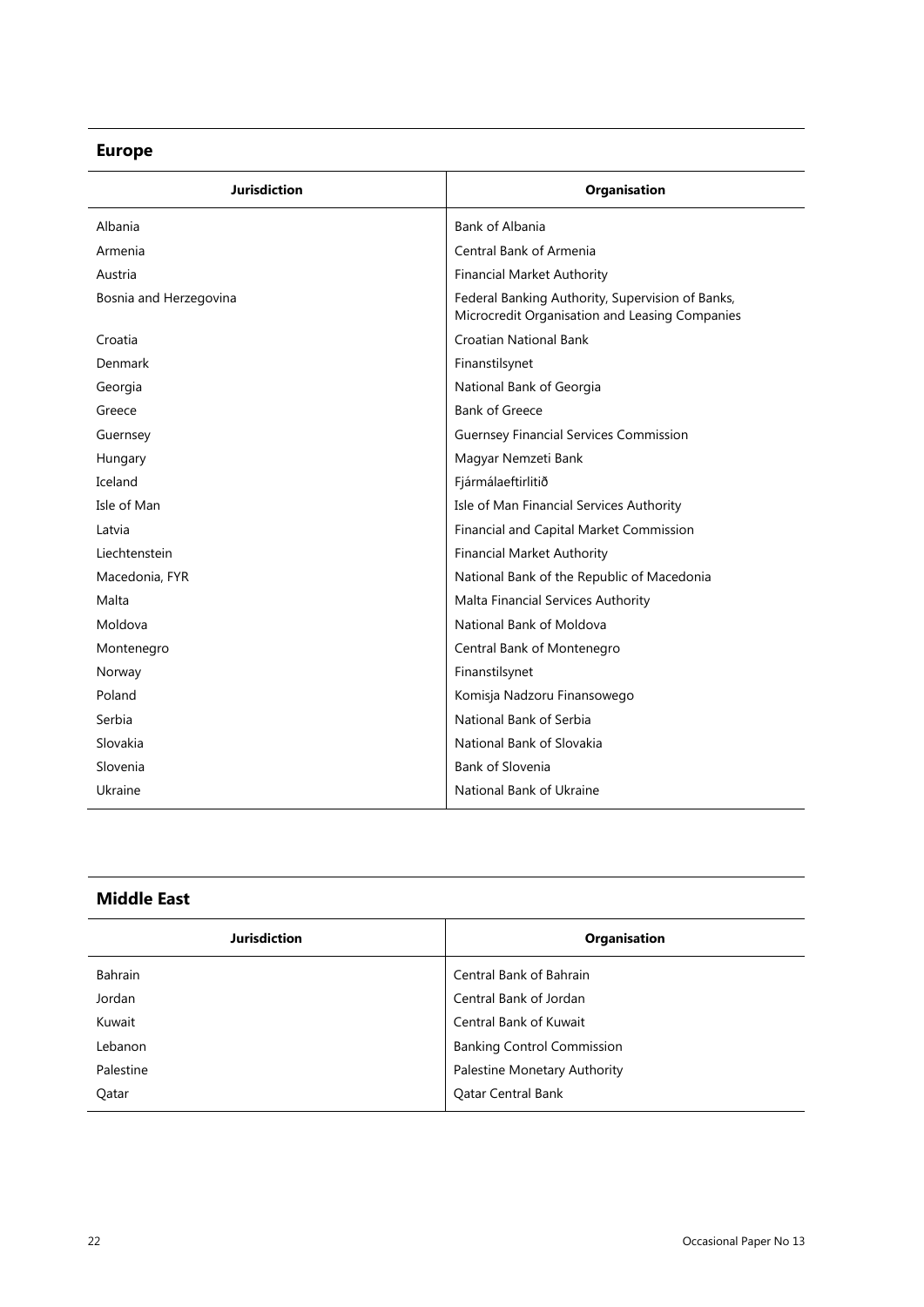# Annex 3



## Additional charts for supervisory approaches

Ensuring a forward-looking approach to (risk-based) supervision, non-BCBS



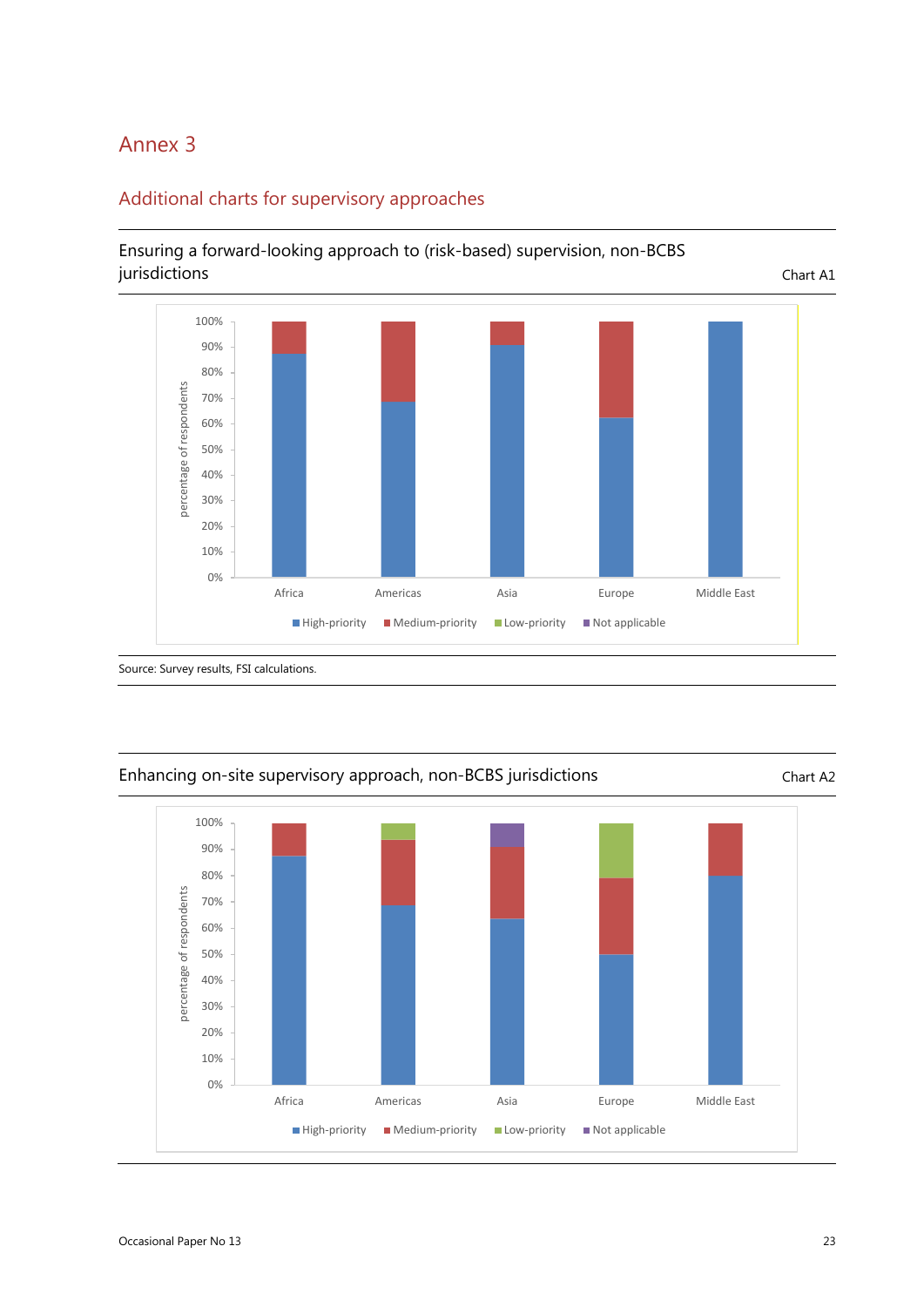



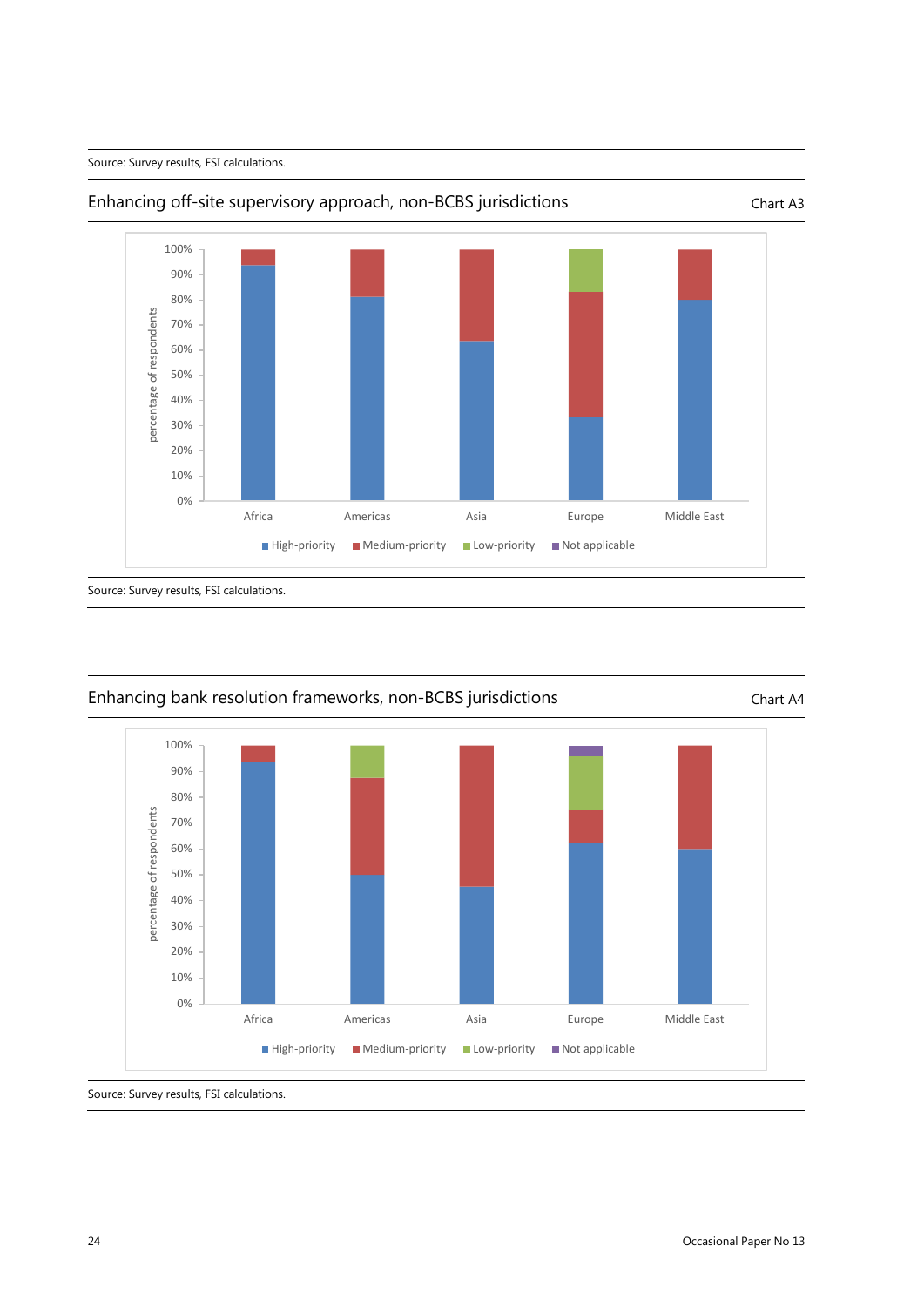



## Enhancing the supervisory review of corporate governance practices, non-BCBS jurisdictions chart A6



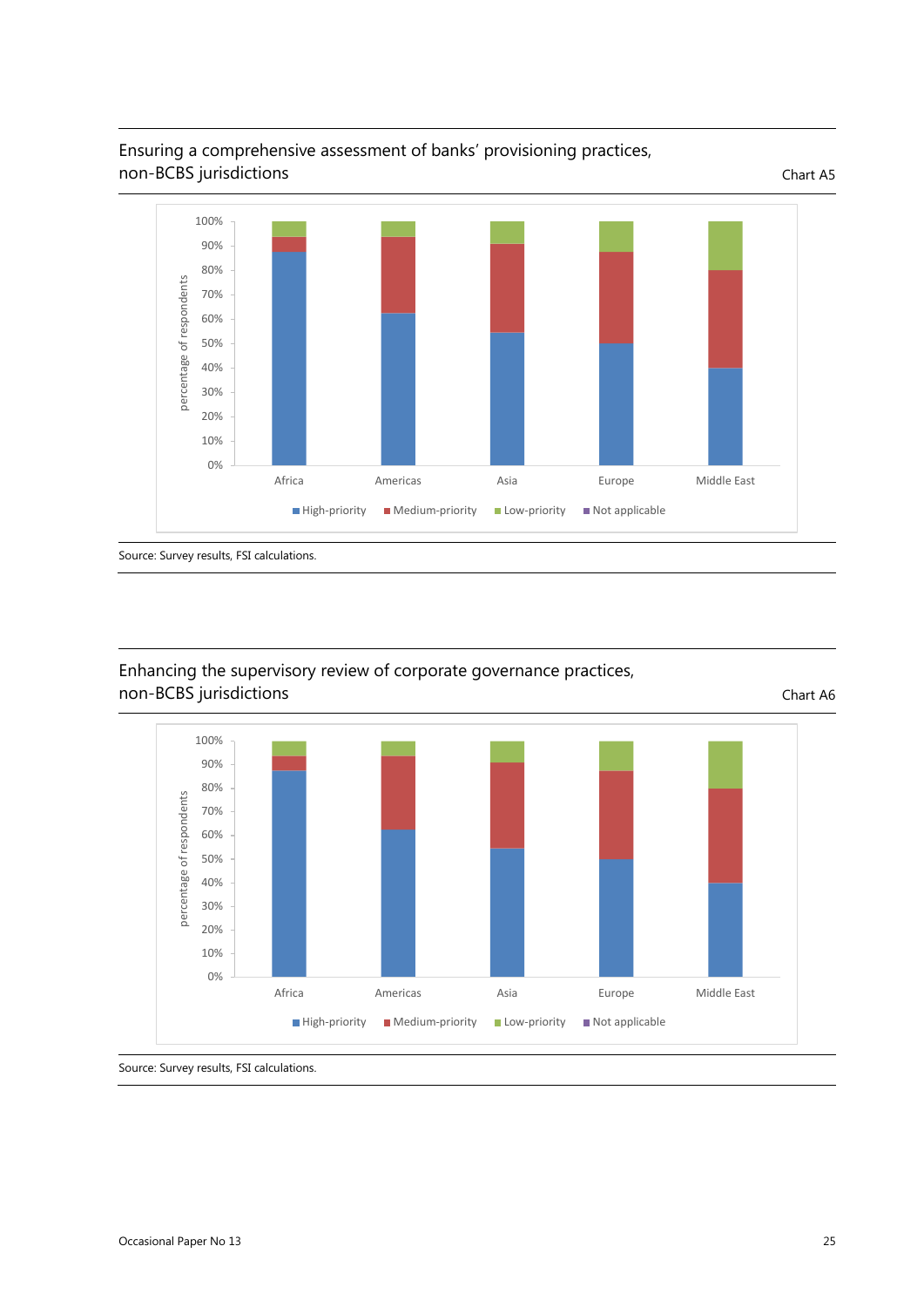

## Strengthening problem bank identification and supervision, non-BCBS jurisdictions Chart A7

## Integrating stress testing into the regulatory and/or supervisory framework, non-BCBS jurisdictions chart A8

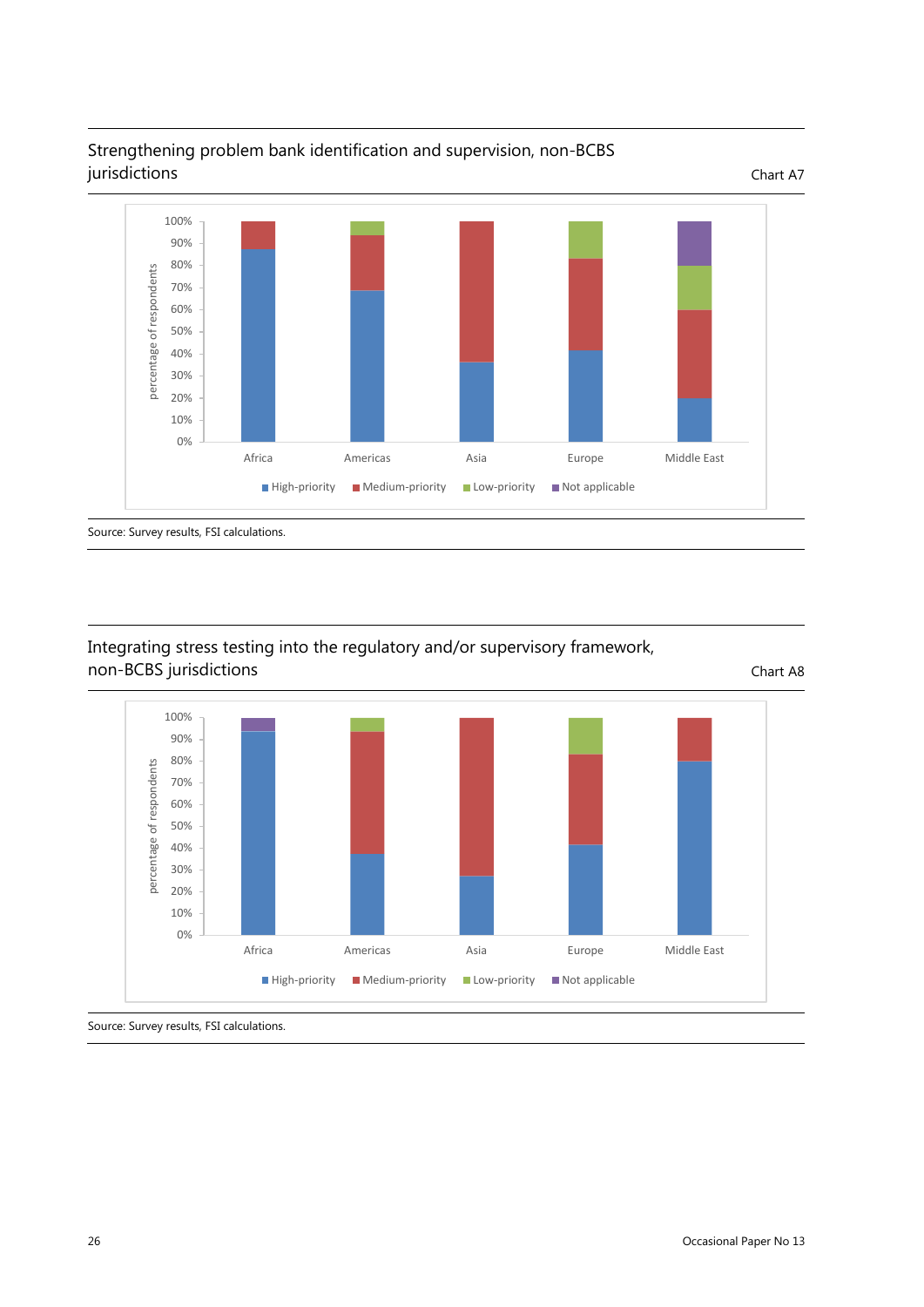

### Tailoring supervisory approaches for different types of banks, non-BCBS jurisdictions Chart A10

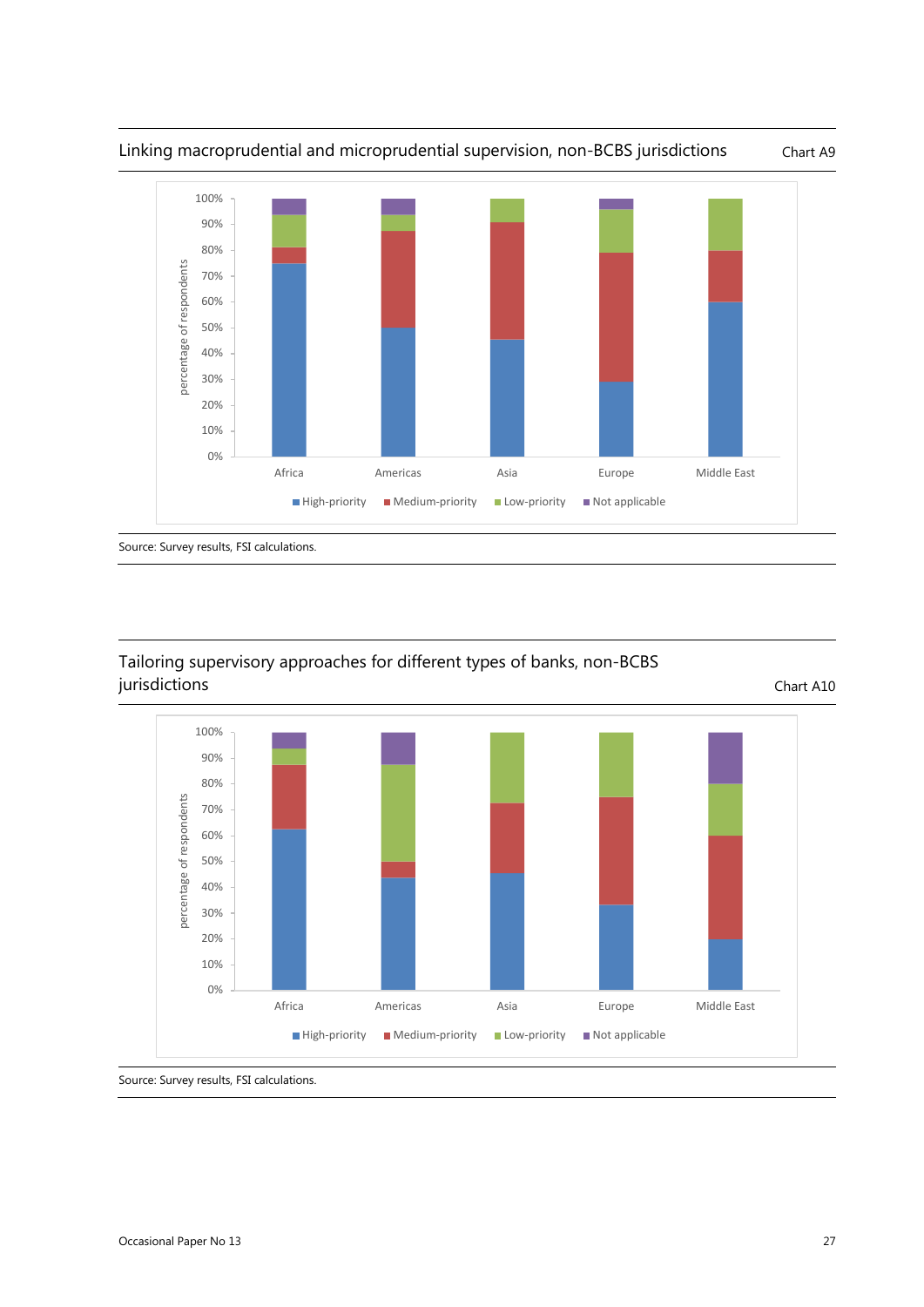

# Ensuring sufficient information-sharing between domestic and foreign